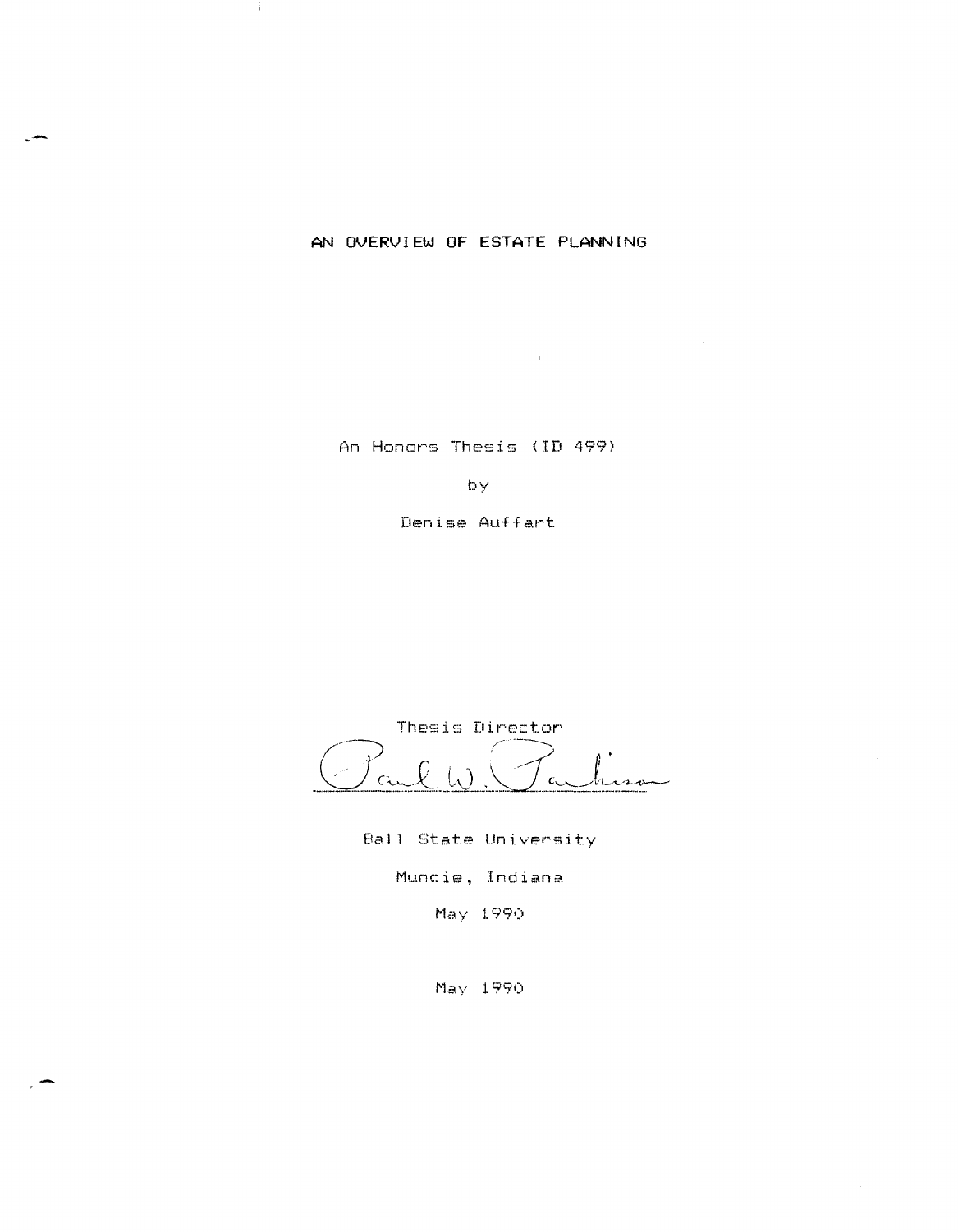# Table of Contents

|            |                                                             | nage.           |
|------------|-------------------------------------------------------------|-----------------|
| Ι.         |                                                             |                 |
| 11.        |                                                             |                 |
| III.       | Gratuitous Transfers 3                                      |                 |
| IV.        | Programs of Lifetime Giving. 4                              |                 |
|            | Requirements for Lifetime Gift 4<br>$A_{\perp}$             |                 |
|            | The Gift Splitting Election. 5<br>Β.                        |                 |
|            | Selection of Gift Property 6<br>c.                          |                 |
|            | Valuation of Gift Property 7<br>Đ.                          |                 |
|            | The Generation Skipping Transfer Tax 8<br>Е.                |                 |
| $\cup$ .   | The Effect of Disclaimers on the Gross Estate. 9            |                 |
| VI.        | The Marital Deduction.                                      | 10              |
|            | Requirements for the Marital Deduction $\ldots$<br>Α.       | $\overline{11}$ |
|            | Qualified Terminable Interest Property 12<br>В.             |                 |
|            | The Deferral and Equalization Approaches<br>C.              | 14              |
|            | VII. Charitable Contributions 15                            |                 |
|            | Estate Tax Charitable Organizations.<br>A.,                 | 16              |
|            | В.<br>Charitable Remainder Trusts. 17                       |                 |
|            | C.<br>Factors affecting Charitable Contributions , , , , 18 |                 |
| VIII.      | The Employee Stock Ownership Plan.                          | 19              |
| IX.        | Other Estate Tax Deductions.                                | 19              |
| $\times$ . | The Unified Tax Credit                                      | 20              |
| $XI$ .     |                                                             | 21              |
| XII.       |                                                             | 22              |
| XIII.      |                                                             | 24              |

Page

 $\bar{\zeta}$ 

 $\sim$  $\frac{1}{4}$  .  $\frac{1}{4}$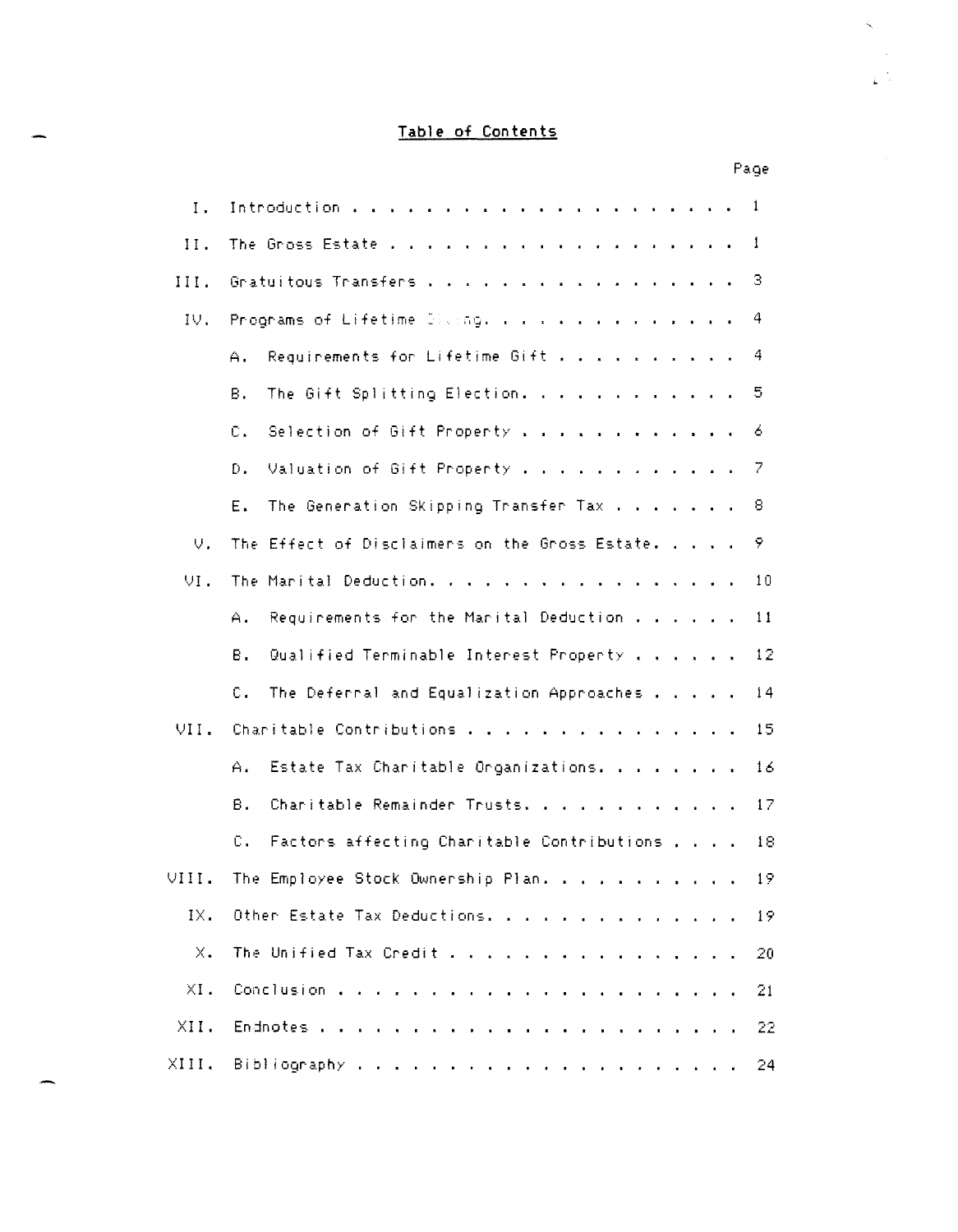# **An Overview of Estate Planning**

#### **Introduction**

Mary people do not real ize the importance of estate planning. Estate olanning is not only for the wealthy, but for every individual regarjless of their income bracket. If an individual has not taken any steps toward protecting his personal assets and planning for his death, family members and loved ones will have little control over the distribution of his assets because the court will then distribute the assets in a predetermined manner. Lack of estate planning will cost more, take longer and create more hassle for surviving family members. The advantages of planning ahead greatly outweigh the consequences of not planning for one's death. The overall objective of estate planning is to reduce the taxable estate through programs of I ifetime giving, the marital deduction and charitable transfers. Thus. the goal is to achieve the lowest overall tax I iabil ity for the estate and beneficiaries. Estate planning can also be viewed as a method used to reduce the excise taxes imposed on estates. Such taxes include the Federal gift tax which is placed on intervivos or 1 ife transfers and also the Federal estate tax which is imposed on testamentary or death transfers.

## **The Gross Estate**

Before attempting to reduce the gross estate, the composition of the gross estate must be known. The gross estate includes the property owned by the decedent at the time of his death, gifts made within three years of death, transfers with retained I ife estates, revocable transfers, annuities, joint interests and life insurance proceeds.<sup>1</sup>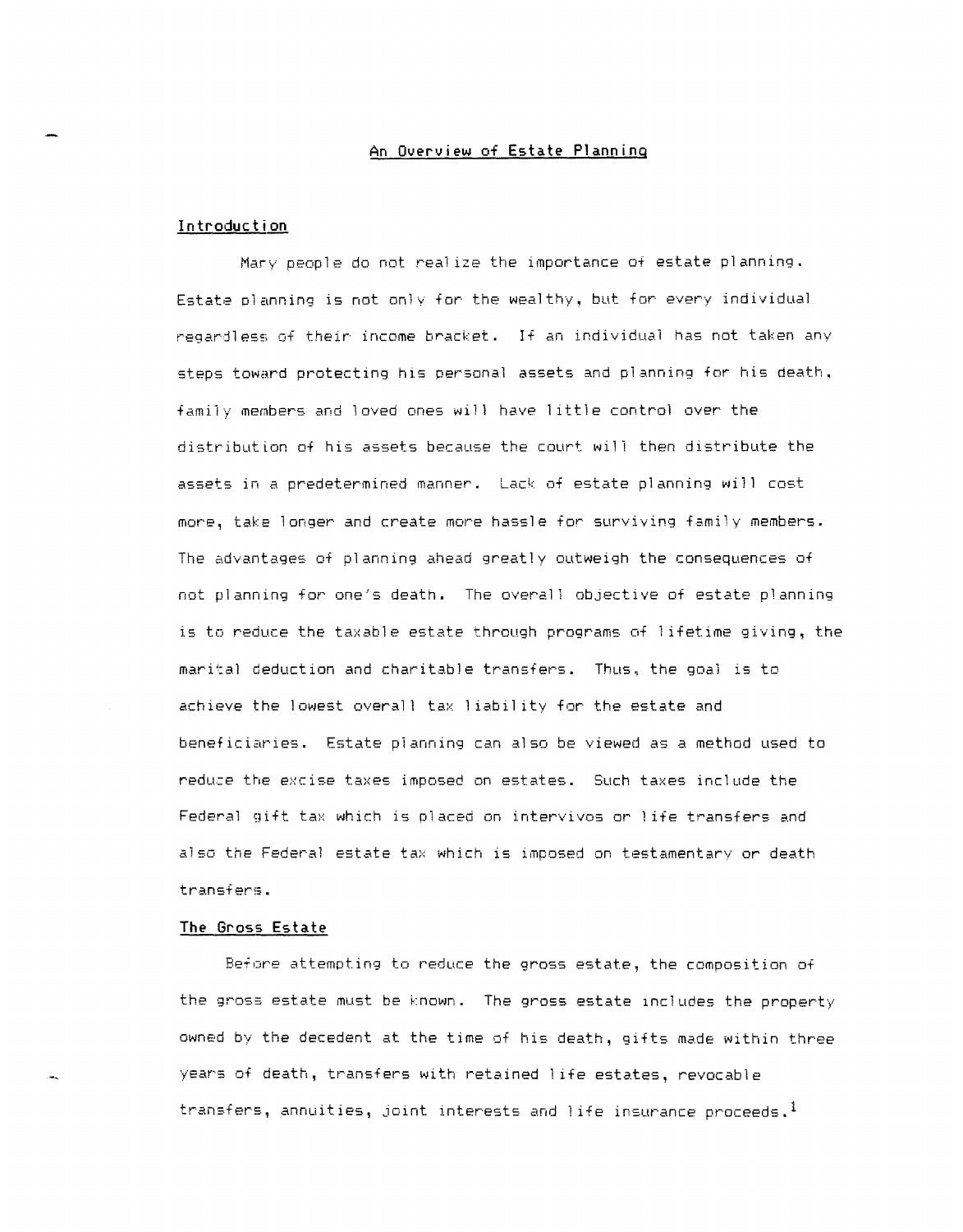First, no distinction is made between tangible or intangible, depreciable or nondepreciable, and business or personal assets. Second. the gift tax paid on gifts and certain property interests transferred bv gift qual ify as gifts made within three years of death. Third, transfers with retained 1 ife estates are included in the gross estate only if the decedent retains control of the property through possession or enjoyment of, or right to the income from the property. The decedent also retains control if he has the right to designate the persons who should possess or enjoy the property. If the decedent does not retain any control, the property is deductible from the gross estate. Fourth, revocable transfers are considered lifetime transfers in which the decedent maintains power, up to the time of his death, to alter, amend, revoke or terminate the transfer. Even if power is reI inquished within three years of death, revocable transfers are still not deductible from the gross estate. Fifth. annuities consist of one or more payments over a period of time. There are several types of annuities such as the straight 1 ife annuity which terminates at death and annuities for married couples which include the joint and survivor annuity and the self and survivor annuity. Annuities also have a refund feature for. premature death in which the company returns a portion of the investment in the contract to the estate or beneficiary. Sixth, joint interests can be classified into four categories which are joint tenancy, tenancy by the entirety, tenancy in common and community property. $2$  Rights extend beyond the owner's death where there is a tenancy in common or community property. Under joint interests, the automatic inclusion rule is enacted for married couples. As a result of this rule, one-half of the value of property is included in the estate of the spouse that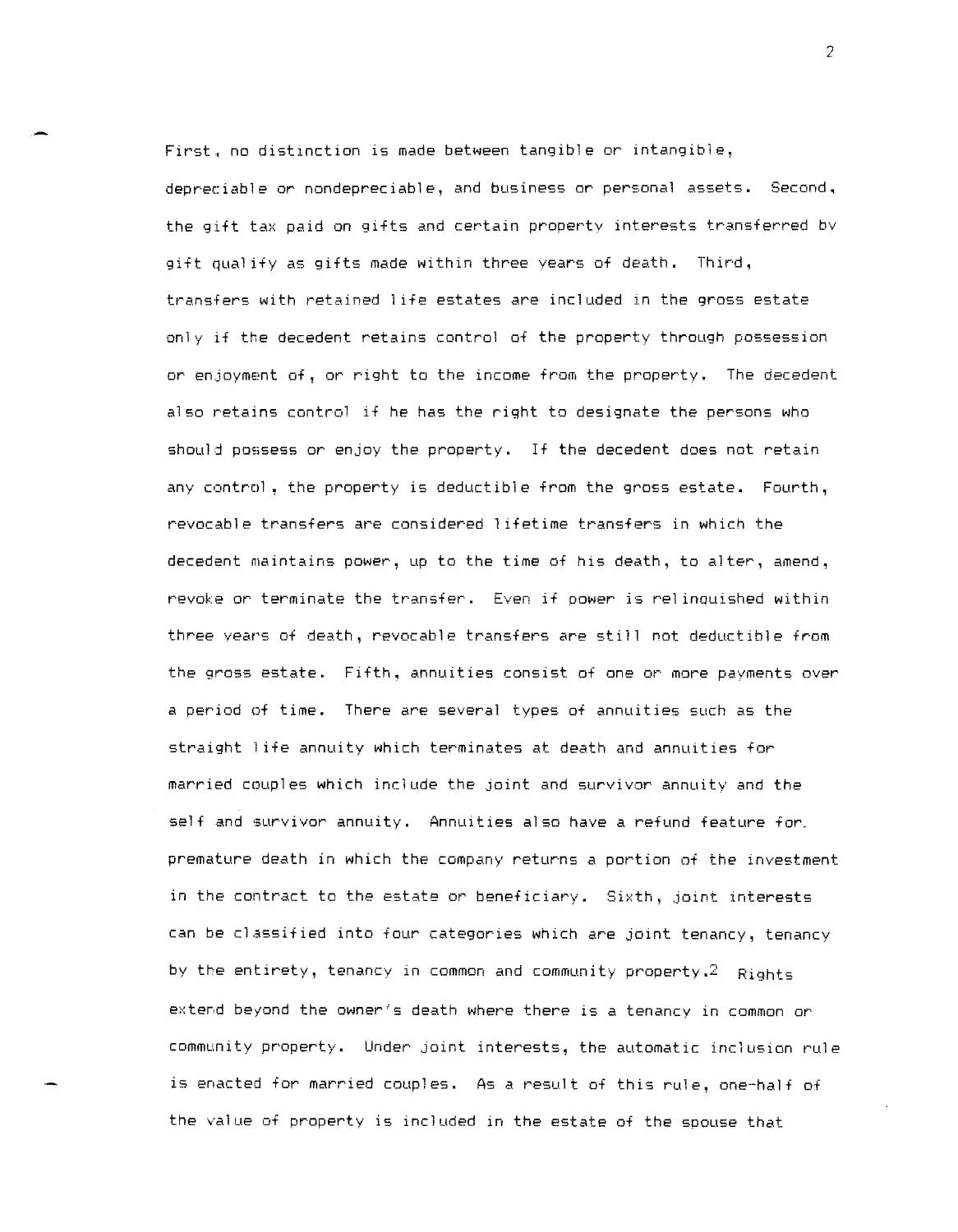predeceases. The marital deduction will then neutral ize the automatic inclusion rule. Lastly, life insurance proceeds are included in the gross estate if receivable by the estate, receivable by another for the benefit of the estate or the decedent possesses incident of ownership in the policy. If the proceeds do not meet one of the three conditions, they are excludible from the gross estate.

#### **Gratuitous Transfers**

The first factor to consider in estate planning is the reduction of the gross estate through the use of gratuitous transfers and lifetime giving. Gratuitous transfers shoud be made because they reduce or el iminate the gift tax which is a component of estate planning. Only individuals are subject to the gift tax which must be considered when gifts or gratuitous transfers occur while trying to reduce the taxable estate. In order for individuals to reduce their gift tax, they must distinguish between taxable and nontaxable transfers. To benefit, nontaxable transfers should be made if possible. Nontaxable transfers include pol itical transfers, transfers for business purposes, revocable transfers, bargain purchases, support payments within the standard of <sup>I</sup>iving, qual ified disclaimers and employment related gifts, while taxable transfers include gift loans, certain property settlements and other transfers.3 Gift loans include any below market loans where the foregoing of interest is in the nature of a gift. The settlement of certain marital rights with the exception of written agreements between spouses in settlement of marital or property rights are listed as types of property settlements. Transfers are most beneficial if they are nontaxable. In addition, the sooner the transfer is made, the better.

 $\overline{S}$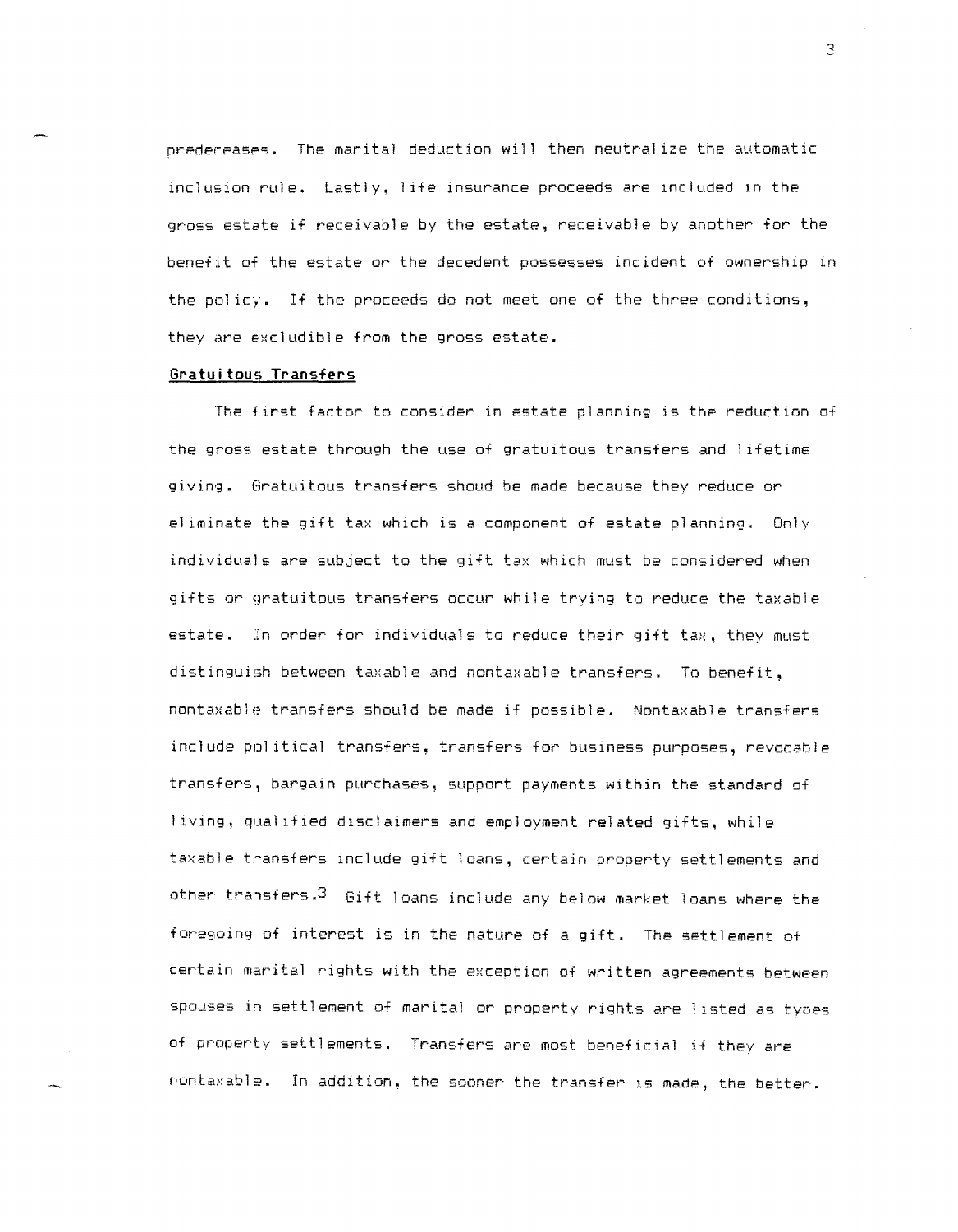## Programs of Lifetime Giving

7he creation of a program of lifetime giving is one of the most popular methods of reducing the size of the potential gross estate. LifetIme gifts are also known as family or intervivos gifts since they are made throughout the I ife of an individual. The main advantage of lifetime giving is the annual exclusion of  $$10,000$  per donee per year.<sup>4</sup> If the gift is in trust, each beneficiary of the trust is treated as a separate person. One must remember that the exclusion is not cumulative. If an individual does not make the gift in one year, he can not have a  $$20,000$  tax free transfer in the following year as a "catch-up".<sup>5</sup> As a result of the exclusion, only gifts in excess of \$10,000 are included in taxable gifts.

Requirements for Lifetime Gifts. Gifts must be of present interest, not of future interest, to qual ify as 1 ifetime gifts. Direct cash gifts which are unrestricted as to immediate use, possession or enjoyment of property or income therefrom are gifts of present interest.6 Individuals should also be aware of future interest gifts because if they make such a gift, it will not qualify as a lifetime gift and the \$10,000 annual exclusion will be lost. A gift of cash put into a trust fund for later distribution is a gift of future interest, thus does not qualify as a I ifetime gift. In future interests, the transferor most often retains rights in the property as opposed to present interests in which no incidents of ownership are retained. The trust for minors is an exception to the present interest rule. According to the exception, if an individual is under the age of twenty one on the date of the gift, he can consider it one of present interest although he was not given unrestricted use. $^7\,$  There is a condition that

 $\mathcal{L}$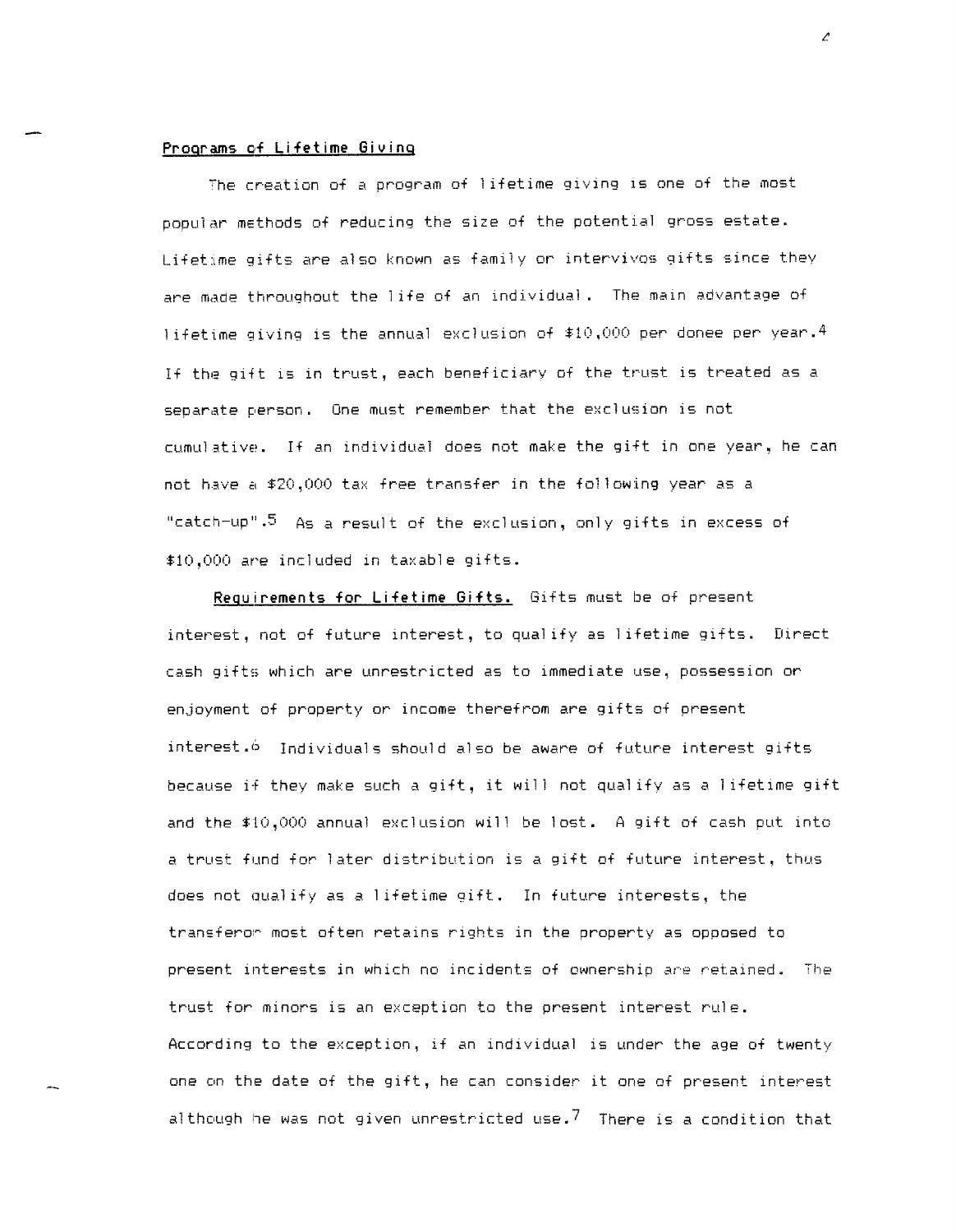when the minor reaches the age of twenty one, all property and its income must be made available to him. In addition to gifts of present interests, other requirements for 1 ifetime gifts include a competent donor, a donee capable of receiving and possessing property, a donative intent, actual or constructive delivery of property to a donee or a donee's representative and the acceptance of the gift by the donee.

Lifetime gifts offer many advantages and benefits in addition to the  $$10,000$  annual exclusion. For instance, there is no limit to the number of donees in anyone year or during the donor's I ifetime. By maximizing the number of donees, individuals can save many tax dollars since the 510,000 exclusion is permitted for each donee. By also providing gifts of income producing properties and gifts of nonterminable interests to a spouse which are tax free results in sUbstantial tax savings. A nontax advantage of 1 ifetime gifts is that transfers can be made to children who are still in a position to benefit from the gift. They could put the gift towards a college education, starting a new business or getting married. Another important factor to remember is that no gift tax is payable until its unified credit is exhausted. Thus, lifetime gifts up to  $$600,000$  or doubled  $($1,200,000)$ if married and the annual exclusion of  $$10,000$  or  $$20,000$  if married are essentially tax free.  $B$  One can reduce the gift tax by a total unified credit of \$192,800, but once all of the credit is used up, none is left for the reduction of estate taxes.

The Gift Splitting Election. Married couples should always consider the gift splitting election in which they are treated as two separate donors. The gift splitting election originated to prevent married donors in community property jurisdictions from having a

 $\overline{5}$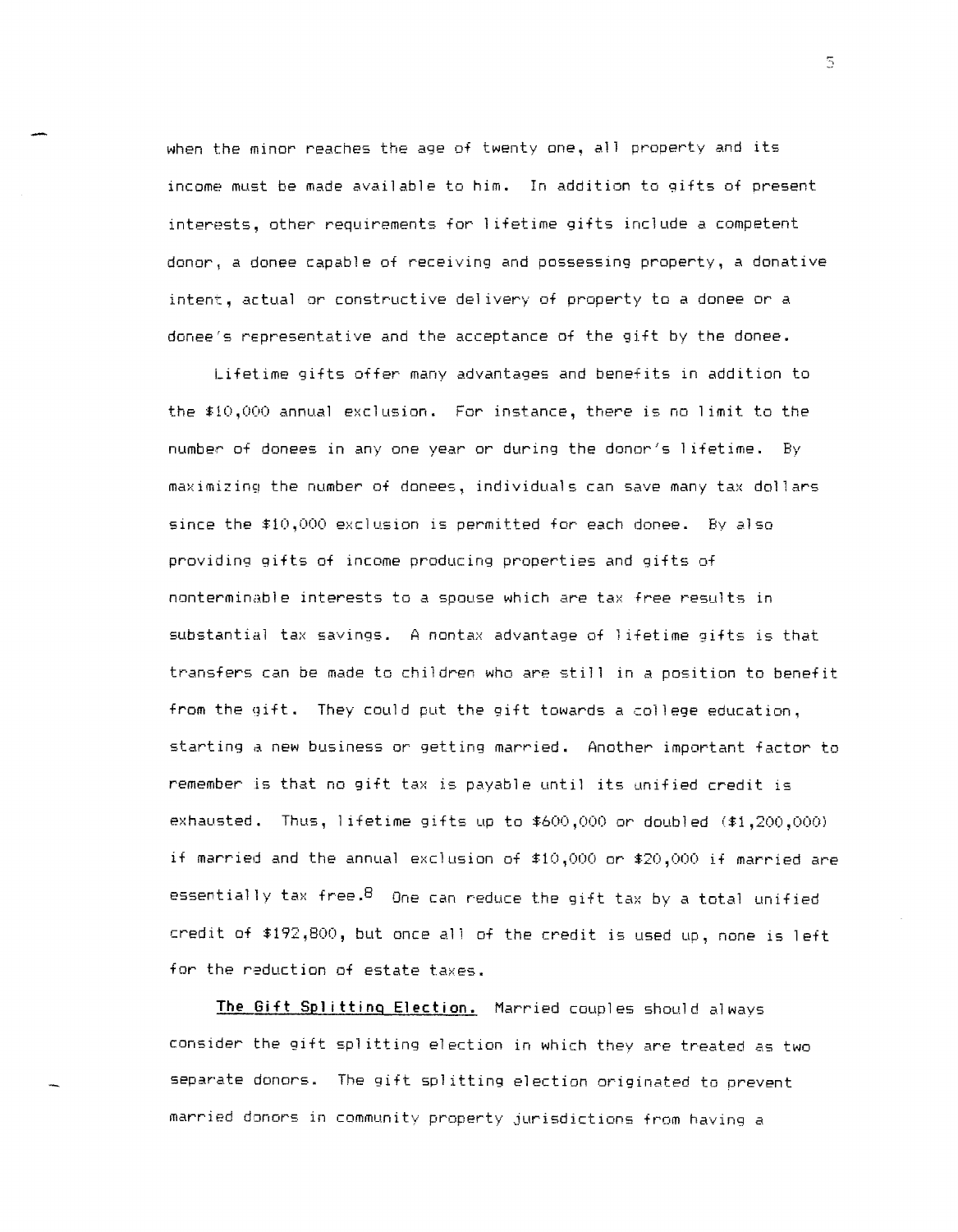significant gift tax advantage over those residing in common law states. If elected, the gift spl itting election provides many beneficial opportunities. It offers double tax free amounts by providing two annual exclusions of  $$10,000$  rather than only one.<sup>9</sup> The gap between the size of the spouses' estates can also be narrowed because only one-half of the gifts will come back as "adjustable taxable gifts" in the estate tax return of the contributing spouse.  $10$  By gift splitting two sets of unified credits become available. Before the gift splitting election can be made, certain requirements must be satisfied. First, the couples must consent to such treatment. Secondly, spouses must be legally married at the time of the gift. If divorce occurs later during the calendar year, they may still split the gift if neither remarries during the year. Lastly, spouses must be citizens or residents of the United States on the date of the gift. Once elected, the gift splitting election can not be revoked. Spouses become jointly 1 iable for gift taxes and can not split the gift from one spouse to the other. b... they may be el igible for the marital deduction.

**Selection of Gift Property.** Although individuals can give away basically anything they own, such as the familv business, bonds, real estate or interests in partnerships, certain selected gift oroperties yield more tax advantages than others. High income producing assets are good for income splitting while properties that are hard to value, sell or split up make exceliant gifts. While real estate with appreciation potential is the most popular gift, long term gift programs are the most beneficial. 11 Interest free loans, business interests and property with appreciation potential are also often selected as gift properties.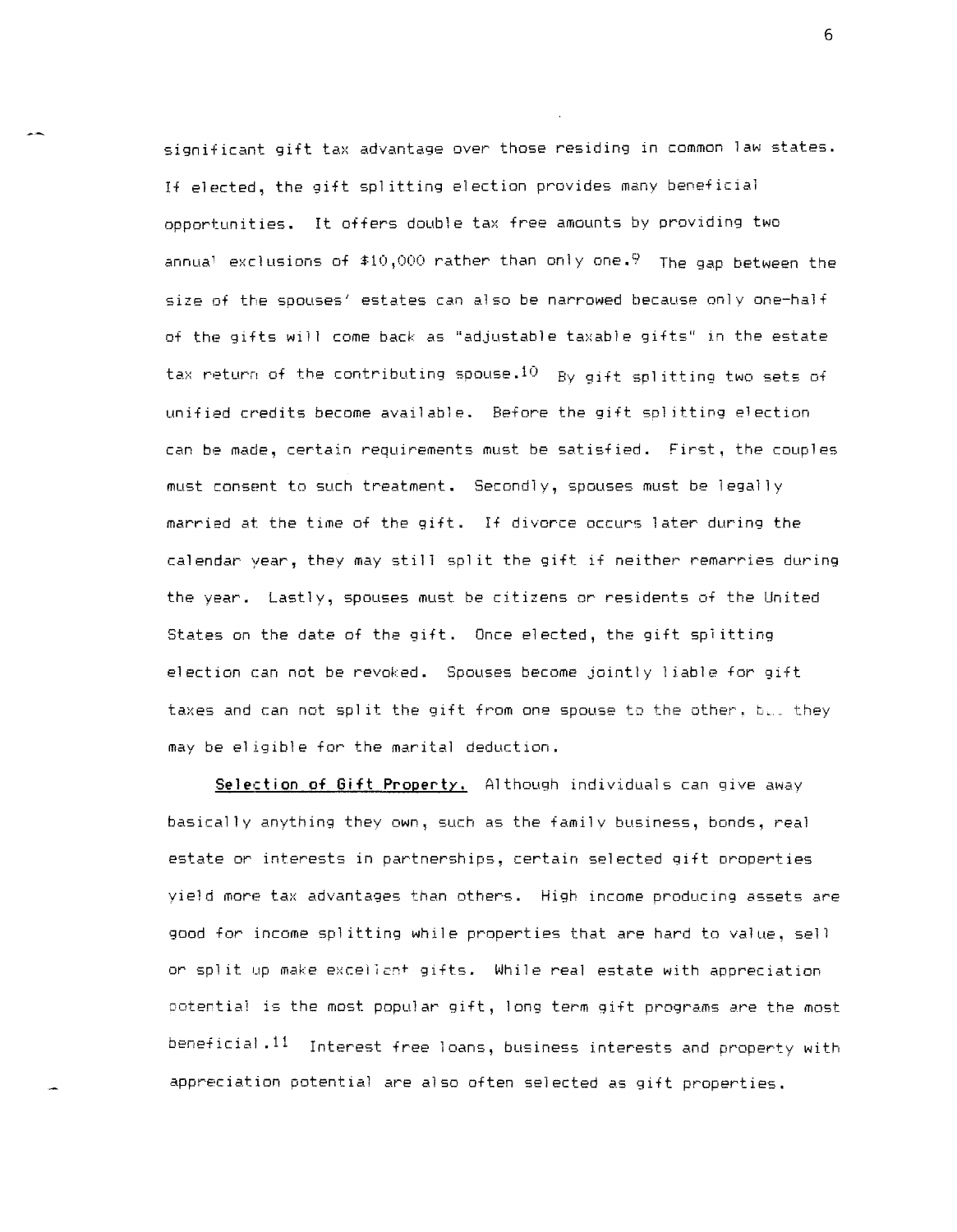**Valuation of Gift Property.** Once the gift property IS selected. its value must be determined. The amount of the gift is the fair market value of the property on the date of the gift.12 Today, the special use valuation method can also be used for family farms and closelv held businesses. The property is valued at its special use, current use, value rather than at its fair market value, or its highest and best value. The special use valuation method allows a maximum deduction of \$750,000 an property.13 Discounts in the estate tax value also result from the special use valuation method. The discount benefits are allowed if at least 50% of the adjusted gross estate consists of real or personal property used as a farm or a closely held business and at least 25% of the adjusted gross estate is real property. $^{14}$  Other requirements that must be met before the special use valuation method can be app1 ied are that the actual use results in less value than the best possible use and also that the actual or qual ifying use has been carried on by the decedent or a family member as the owner for at least five of the last eight years prior to death. The special use valuation method provides individuals with an opportunity to reduce the value of their estate if certain conditions are met and the current use is less than the fair market value which would otherwise have to be used if the special use valuation method was disallowed.

Valuation tax planning helps alleviate compl ications which are encountered in estate planning and in reducing the taxable estate. Individuals should collect and save comparable sales information. They should also be careful to choose the correct appraiser because special and diffe~ent training is needed to value different types of property. Furthermore, individuals should also keep a record of acquisition costs,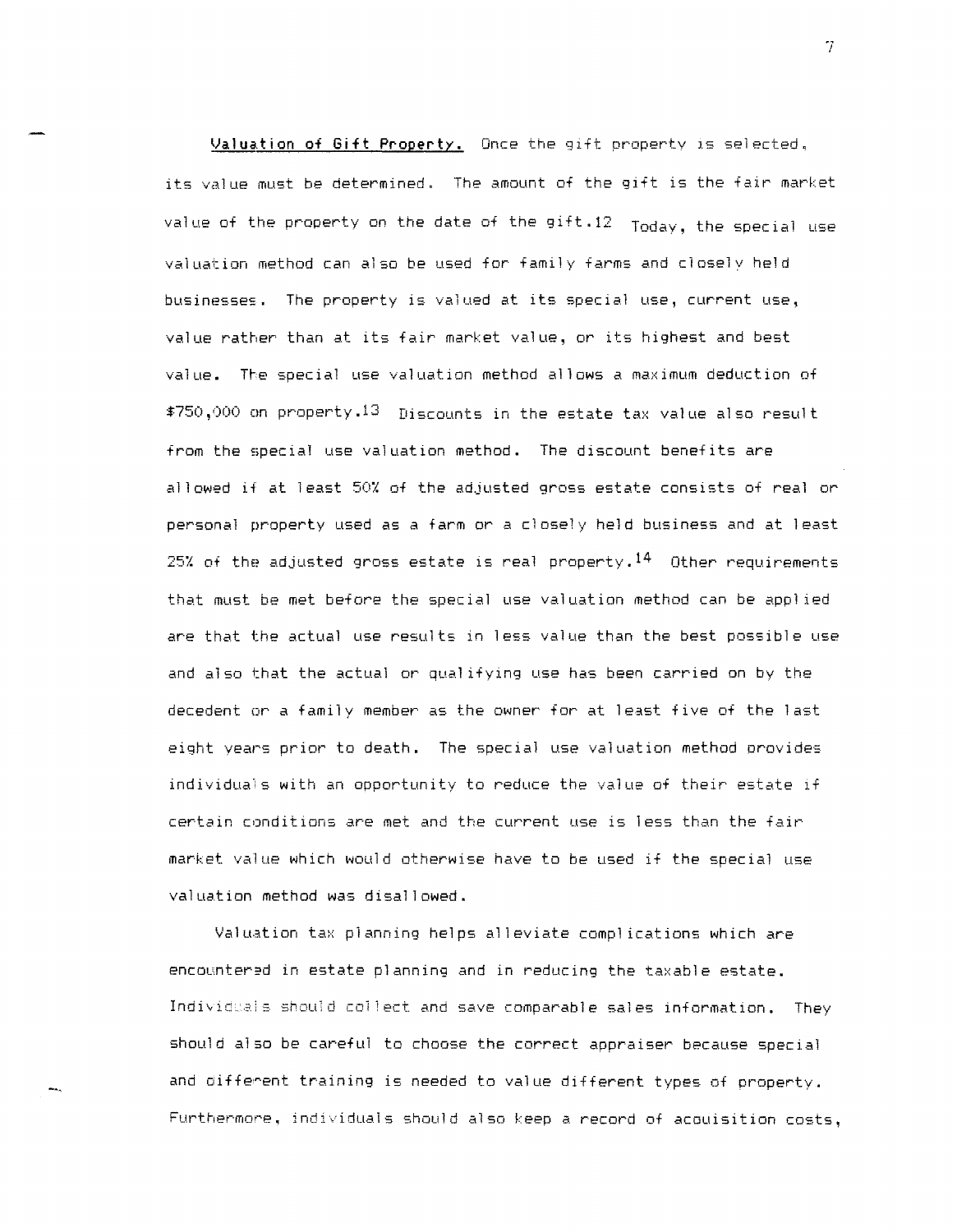dates of securities and real estate purchases. Lastly, gift tax returns should be filed because I ifetime transfers and transfers at death are looked at as continuous under the unified transfer tax.

**The Generation Skipping Transfer Tax.** The generation skipping trans;er tax (GST) should also be considered when trying to reduce the gross estate. In the past, generations were skipped to avoid payment of high estate taxes, but today, there is a tax imposed on certain generation skipping transfer taxes. The purpose of the tax is to subject property to at least one wealth transfer tax every generation. Congress also felt that there should be no special estate tax advantages just Decause a trust or its equivalent is used. The generation skipping transfer tax is imposed on three types of transfers. The first is taxable distributions in which the distribution is out of income to a beneficiary at least two generations below grantor, while an older generation beneficiary has an interest in the trust. Next is the taxable termination which is overridden by the taxable distribution. A taxable termination occurs when by reason of death, expiration of time or otherwise the interest of a non-skip person terminates and a skip person becomes the recipient of trust property or the sole beneficiary. Last is the direct skip which has more influence than both the taxable distribution and the taxable termination. A transfer to someone at least two generations below transferor or donor is considered a direct skip. Another effect of the direct skip is that one or more generations are bypassed altogether and the property is directly transferred to, or in trust for, a skip person. Generations are determined along family I ines, adoption, whole or half blood. A transferee twelve and one-half years to thirty seven and one-half years younger than the transferor is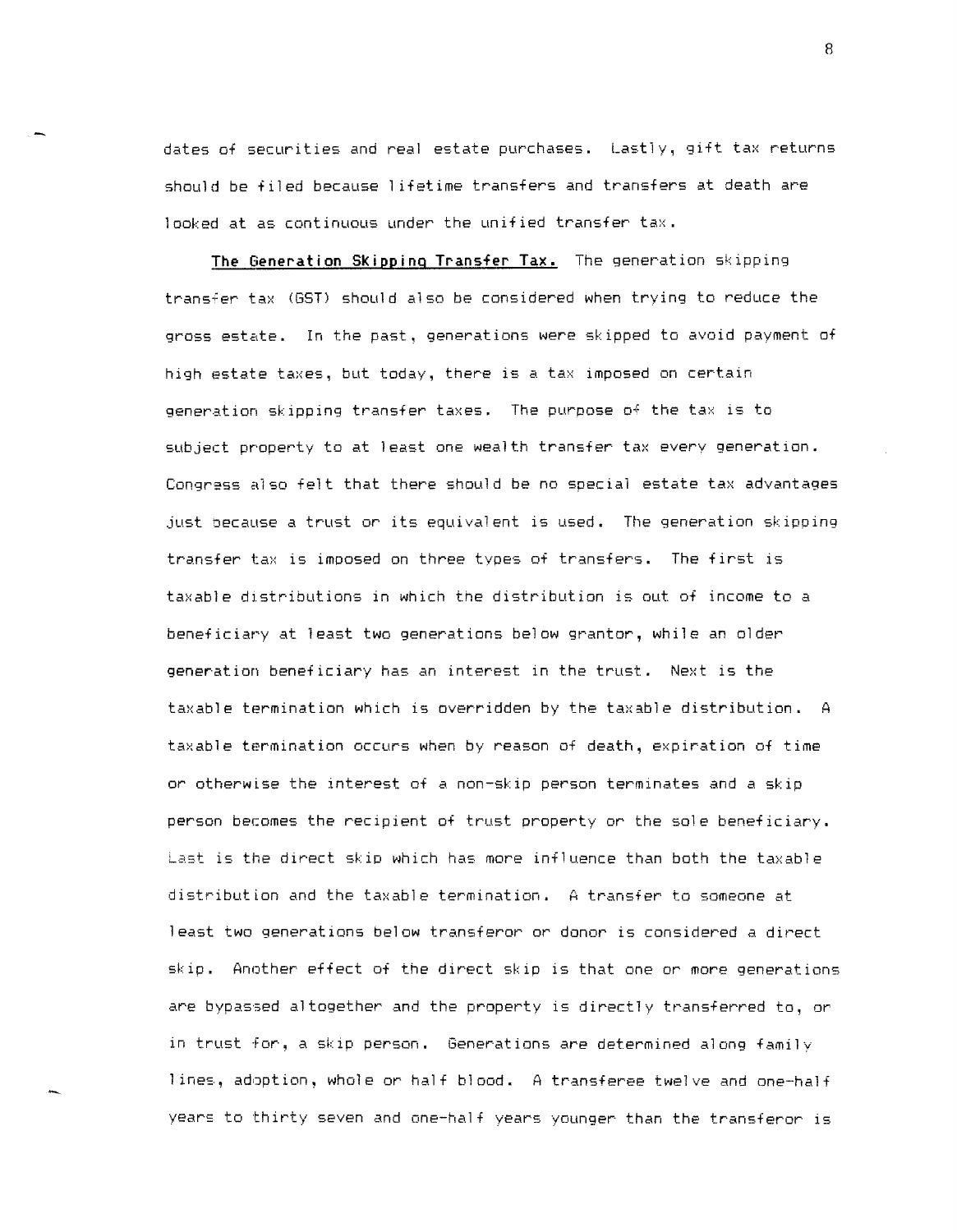considered to be one generation below transferor while a transferee more than thirty seven and one-half vears younger than the transferor is considered to be two generations below him.15 Under the generation skipping transfer tax, a \$1,000,000 exemption is allowed for each transferor or a \$2,000,000 exemption if gift splitting is elected. A \$2,000,000 exemption is also allowed per grandchild for pre 1990 direct skips and the \$10,000 annual exclusion per gift is still allowed per donor.16

#### **Effects of Disclaimers on the Gross Estate**

Disclaimers also have an effect on the reduction of the gross estate and on exclusions. Because no one has to accept a gift or bequest if they do not want it, disclaimers arise. To qual ify as a disclaimer it must be in writing, irrevocable, unqualified, and made within nine months of the transfer or nine months after the beneficiary reaches the age of twenty one. In addition, the disclaimant must not have accepted the bequest or any benefit from it initially, and lastly, the disclaimant can not direct to whom the disclaimed prooerty will pass. The importance of disclaimers is that they often result in substantial savings. For example, a surviving spouse may wish to disclaim property in excess of the marital deduction, but this can only occur if the survivor would not consume the excess for I iving expenses in any evant, or a third party, such as a child, may wish to disclaim a bequest to favor a surviving spouse and increase the marital deduction. Such disclaimers save a great deal in estate taxes. Another situation in which disclaimers may occur is when someone receives interest income and disclaims it to favor a lower tax bracket family member. Disclaimers do not have to be made in order to favor a relative or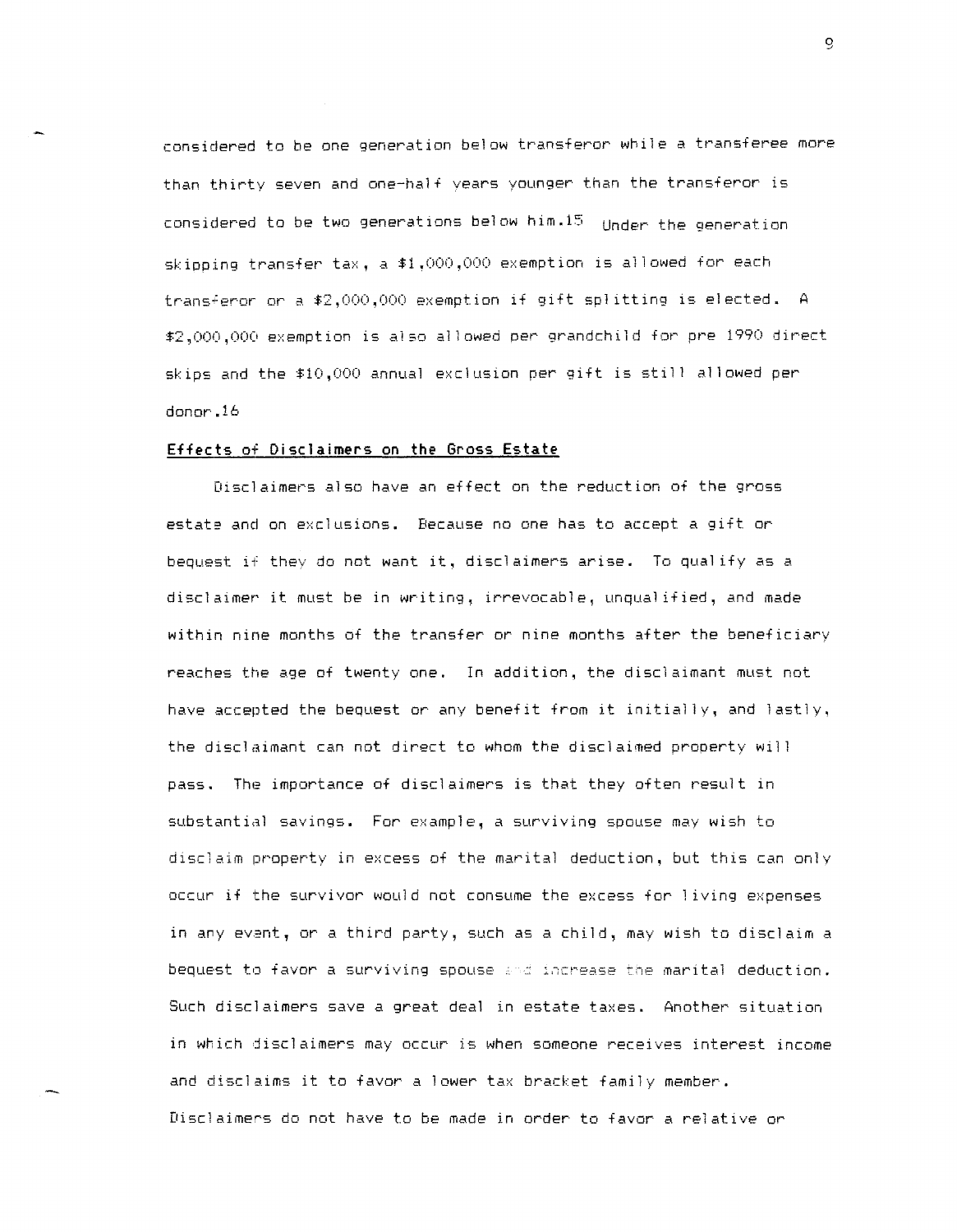person, but may also be made to benefit a charity. For instance, the beneficiary may disclaim interest and reduce estate taxes with the interest then going to one of the beneficiary's favorite charities.

#### **The Marital Deduction**

Proper use of the marital deduction is another effective tool used in estate planning. It originated with the Revenue Act of 1948 with its main purpose being statutory change to el iminate major tax variations that :ould develop between taxpayers residing in community property and in common law states.  $17\,$  In community property states the surviving spouse already owns one-half of the estate; therefore. that portion is not included in the gross estate. Since all property belongs to the breadwinner of the family in common law states, all of the assets are included the gross estate. The marital deduction is designed to provide equity in estate and gift tax areas and to alleviate such differences between community property and common law states. Under the marital deduction, Congress recognizes a husband and wife as a single economic unit. The deduction should be maximized on the death of the first spouse to obtain the most benefits from the marital deduction. Gifts to an individual's spouse offer unique transfer saving potential since an unl imited deduction is allowed for property in the deceased spouse's gross estate that passes or has passed to the surviving spouse. A marital deduction of 100X of the transfer is allowed and is deductible to the extent that it is included in the gross estate.<sup>18</sup> Neither a gift nor an estate tax will be imposed on outright interspousal transfers of property. An advantage of the marital deduction is that unlimited amourts of property can be transferred free of estate taxes with the exceptions of I ife estates, terminable interests and annuities.19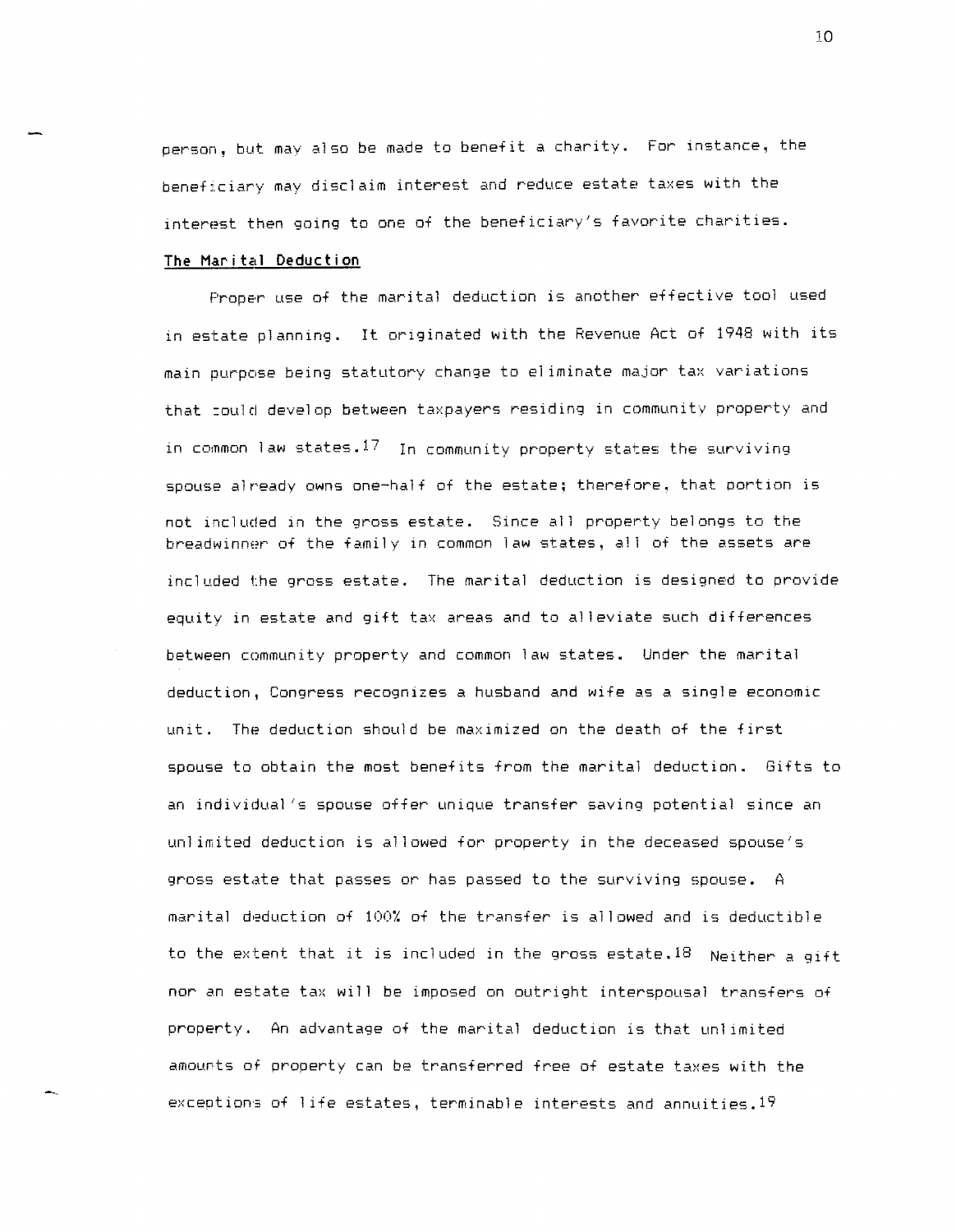Although the marital deduction merely postpones the transfer tax on the death of the first spouse and operates to shift any such tax to the surviving spouse, the surviving spouse can trim his future estate by entering a program of lifetime giving.

**Requirements for the Marital Deduction.** Before the marital deduction can be enacted, an individual must qual ify as a surviving spouse. If the individual is no longer married, he does not qualify as a surviving spouse, but a legal separation that has not terminated the marriage at the time of death does not change the status of a surviving spouse. The surviving spouse must also be a citizen of the United States. Another requirement for the marital deduction is that the interest must be nonterminable. A life interest plus a general power of appointment is nonterminable. An individual is entitled to all income from the property for I ife which is to be paid at least annually if he retains a I ife interest. One example of a nonterminable interest is a disclaimer of property by a surviving spouse in favor of some other heir which will affect the amount that passes to the surviving spouse and qual ifies for the marital deduction. For instance, a wife is entitled to  $$400,000$ , but disclaims  $$100,000$  in favor of her son. The  $$100,000$ will then pass from the husband to the son, not from the husband to the wife: therefore, the marital deduction is only \$300,000 rather than the full \$400,000. Disclaimers by some other heir to the surviving spouse also have a similar effect. In the previous illustration rather than the wife receiving \$400,000, she now only receives \$300,000 and her son receives the remaining  $*i$  $000$ . The son then files a disclaimer in favor of the wife, thus increasing the marital deduction to \$400,000 rather than \$300,000. Property interest subject to a mortgage where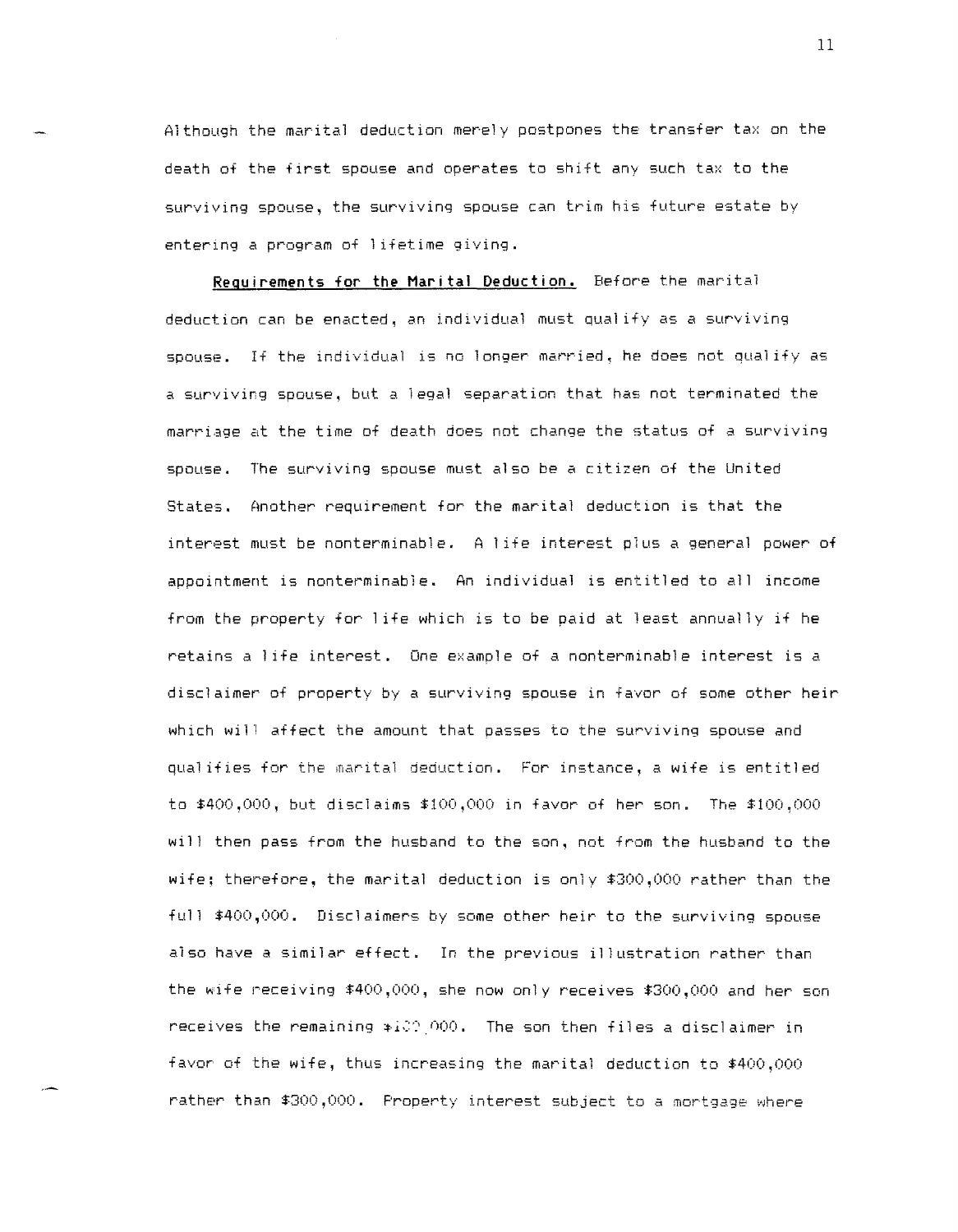only the net value of interest after the reduction of the mortgage or other encumbrance that qual ifies for the marital deduction also qual ifies as a nonterminable interest. Only the net value of interest is allowed, otherwise an individual would have a double deduction since the liabil ities of a decedent are separately deductible. Unless an executor is required by a will or by law to discharge the mortgage out of other assets of the estate or reimburse the surviving spouse, the payment constitutes additional interest. It is also preferrable for a deceased spouse's will to provide that death taxes be paid out of the portion of the estate that does not qual ify for the marital deduction. Although a nonterminable interest qualifies for the marital deduction, a terminable interest does not. Life estates, annuities, estates for terms of years and patents terminate or fail after the passage of time; therefore, they are listed as terminable interests.  $20$  For example, another interest in the same property which is passed to some other person for less than adequate or full consideration does not qualify for the marital deduction. No other person can possess or enjoy property after the survivor's death or the termination of his interest. The marital deduction is not permitted for other person's or survivor's heirs if they may enjoy part of the property after the termination of the surviving spouse's interest.

**Qual ified Terminable Interest Property.** Qual ified terminable interest oroperty (DTIP) is an exception to the nonterminable interest requirement. DTIP is created through an election to convert terminable interest into nonterminable interest property which is el igible for the marital deduction. Although the individual's interest in property may terminate, an unlimited 100% marital deduction is still allowed as a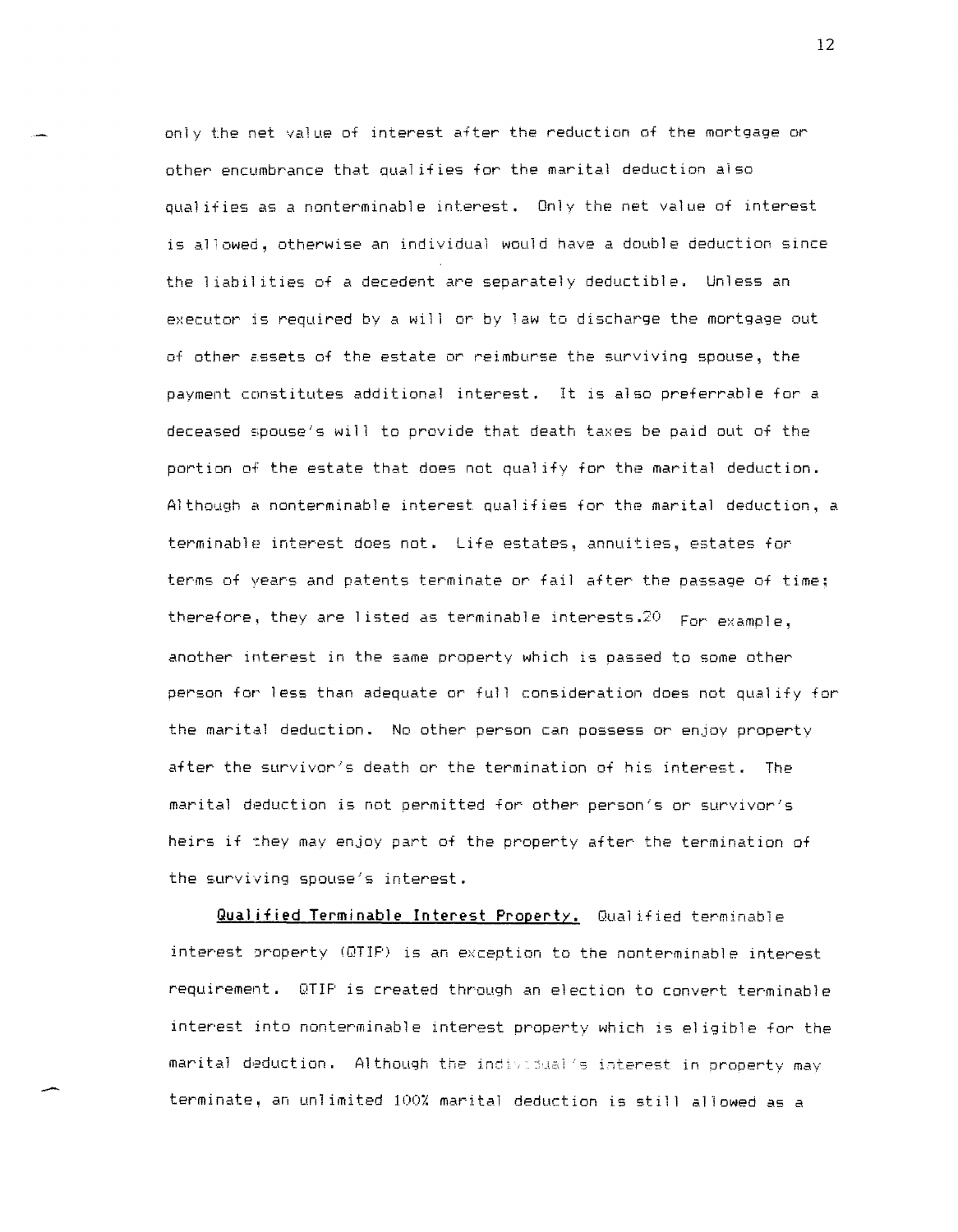result of the election.21 Before the QTIP election can be made, certain conditions must be met. Most importantly, the transferee spouse needs a qual ifying income interest for 1 ife. The spouse receiving interest in the property must also be entitled to all of the income from the property for life which must be paid to the spouse annually. A third condition for QTIP is that no one, including the spouse, has the power to appoint any part of the property to any person other than the surviving spouse during his 1 ife. When the conditions are satisfied, the irrevocable election for the marital deduction can be claimed. If the election is made by the donor, it is considered a I ifetime transfer, but if the election is made by the executor, it is a testamentary transfer.22

For estate tax purposes, the executor makes the election on Form 706, the Estate Tax Return. Since the interest is QTIP, the fair market value of the property on the date of death will be included in the gross estate of the transferee spouse regardless of who receives the remainder. The value of the property is included in the surviving spouse's estate unless the qualifying income interest for I ife is disposed of before the survivor's death. Individuals must be very careful when making out their will because improoer wording in a will can disoual ify a QTIP trust. Everyone should have their wills reviewed to be sure that there is no defective language. Defective language in a will results in many compl ications and court costs. Some advantages of QTIP are that the surviving spouse never has to accept income interest, but may insist on a statutory share, typically one-third of the net probate estate, and that the spouse can be granted any number of powers over the principal .23 The QTIP election is most useful for wealthy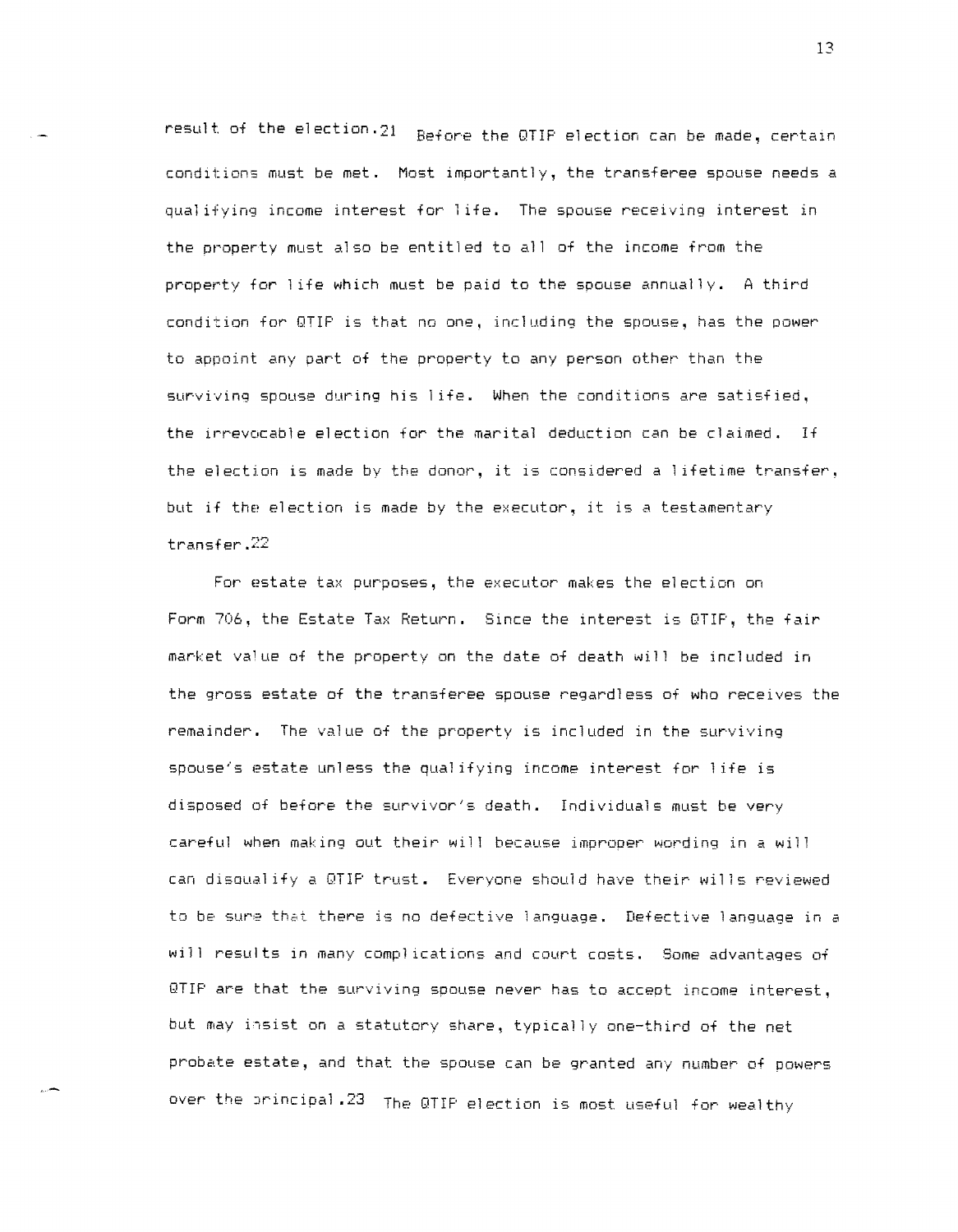individuals who wish to provide for a second spouse for life, but also wish to ensure that the children from a previous marriage will receive the principal, A disadvantage of QTIP is that the full value of the property at the death of a SDouse is included in the gross estate.

**The Deferral and Equal ization Approaches.** When using the marital deduction as a method of reducing estate taxes, individuals must consider both tax and nontax factors. Two major approaches of the tax area are the deferral approach and the equal ization approach. The deferral approach which postpones estate taxation as long as possible is the most preferrable approach. Although the deferral method is the better approach, the equal ization method which equal izes the estates of both spouses is the best approach in certain circumstances. When both spouses are of advanced age and/or in poor health and neither is expected to survive the other for a prolonged period of time, the equal ization approach should be used. A second situation in which the equalization method is best is when one spouse is expected to survive the other and has considerable assets of his own. For instance, a spouse who passes a \$250,000 estate to a survivor with assets of \$1,000,000 is in effect trading a 32% bracket for a later 43% bracket. Another exception occurs when appreciation is involved. Property only worth \$250,000 today may be worth \$1,000,000 five years later when it passes to the survivor.

Although the marital deduction is an excellent estate planning function, leaving the surviving spouse all of the property may not always be good planning, Potential credit may be wasted if the before  $c$ redit ta $\times$  is not at least equal to the available credit. Despite this fact, the marital deduction has become a function of taxes, the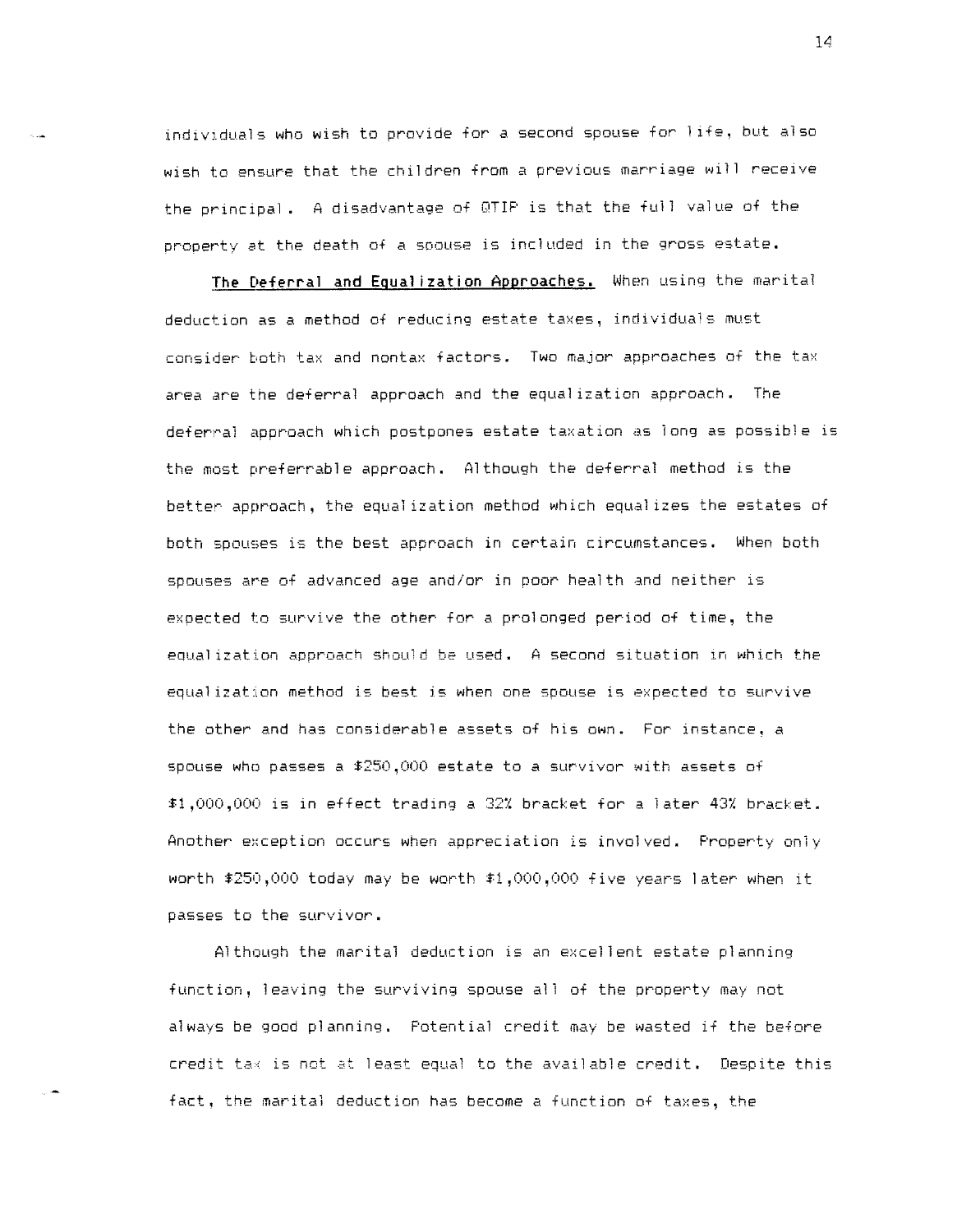propensity to consume, love and affection, the degree of confidence in a spouse, respective wealth and the number of children.24 As the function of the marital deduction continues to grow so do the number of potential beneflts. Disclaimers help to enhance and increase the marital deduction since disclaimers by other beneficiaries often lead to additional amounts passing to the surviving spouse. For the marital deduction to remain effective, tax planning must remain flexible and be tailored to individual circumstances of the parties involved.

# **Charitable Contributions**

Charitable contributions have become the hottest opportunity on the market to reduce the estate tax I iabil ity.25 The estate tax value of all charitable gifts included in the gross estate is deductible in full without a percentage of I imitations whether a testator wills property to a private foundation or to a publ ic charity. There are three basic charitable giving techniques. First of all, an individual could purchase a life insurance pol icy for a charity. Life insurance policies enable an individual to claim a deduction for the premiums and the cash value every year.  $26$  Secondly, a bequest to a charity through a will could be made. Bequests through a will have become a simple planning tool. An individual can leave his property to a spouse who will be able to claim a marital deduction but also leave with the suggestion that the spouse then leave the money to a charity. Lastly, a charitable foundation could be created. The foundation can be either orivate or supporting. While a private foundation is family run, a supporting foundation is the same as a public foundation which is governed by a board. A supporting foundation also offers larger deductions. Billionaire Howard Hughes's estate provides as excellent illustration of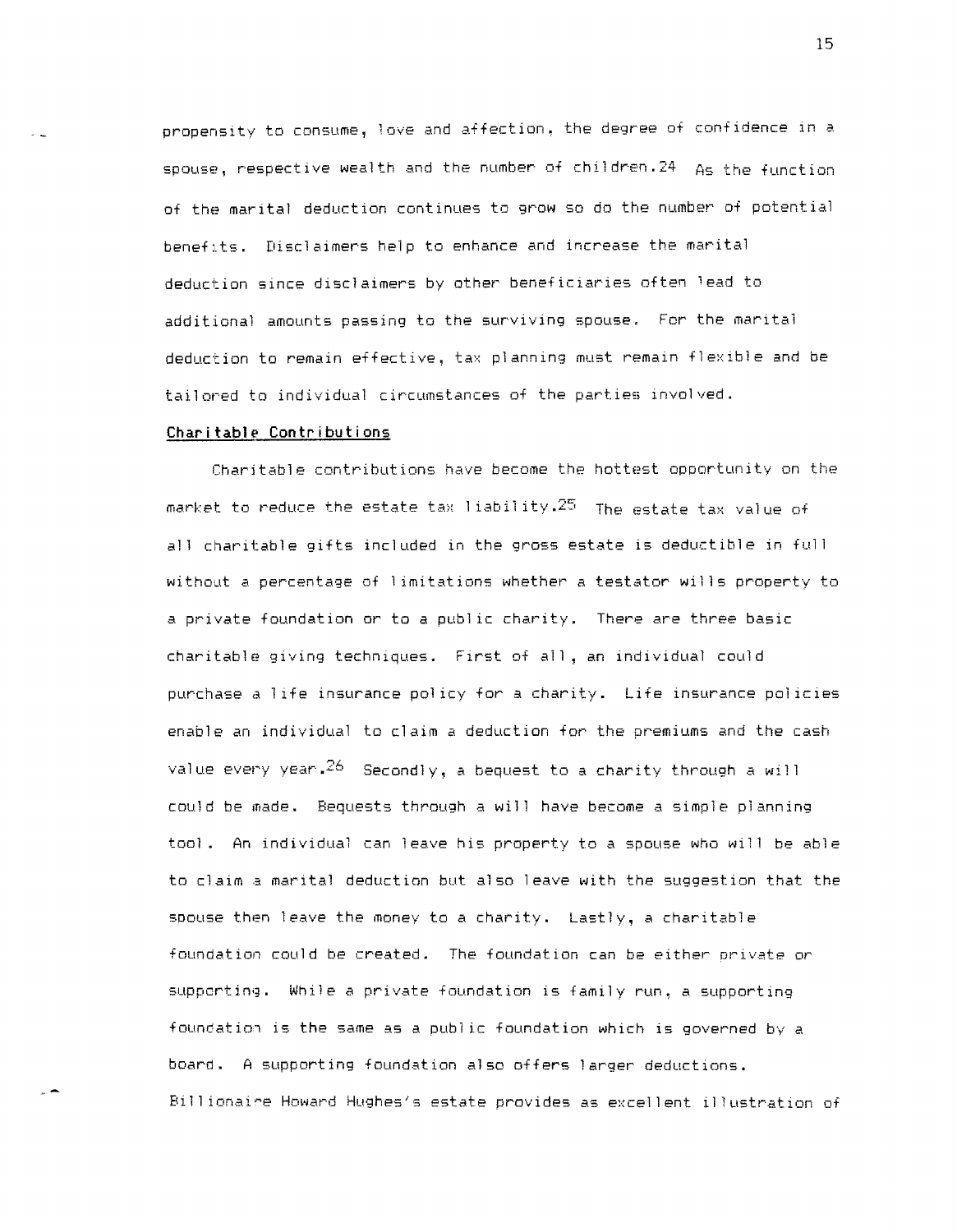the tax saving opportunities resulting from the creation of a charitable foundation. For example, Hughes left two wills for his two bill ion dollar estate. The first will resulted in 1.4 bill ion dollars of estate taxes while the other will reduced the estate taxes to zero. Because Hughes bequested two bill ion dollars to the Hughes Medical Foundation, he el iminsted his estate taxes through his creation of a charitable foundation.27

**Estate Tax Charitable Organizations.** A deduction is allowed for the value of property in the decedent's gross estate that was transferred through testamentary disposition to estate tax charitable organizat:ons. Such organizations include those organized for reI igious. charitable, scientific, I iterary or educational affairs.28 These organizations provide no benefit to individuals, have no activity that influences legislation and do not participate in pol itical campaigns on behalf of a candidate for publ ic office. Other charitable organizations include a corporation, trustee or fraternal society, veteran's organizations incorporated by an act of Congress and foreign charities.29 Another condition to be satisfied before the charitable deduction is allowed is that the charitable bequest must be stated in the decedent's will or the transfer made before death. The deduction does not material ize when a person dies without leaving a val id will, intestate. An important fact to remember is that contributions made before de3th do double duty. They are not includible in the gross estate, and they are also deductable for income tax purposes. The amourt to the charity must be stated. No one besides the decedent can decide the bequest amount, but someone else can decide to which charity to give the donation. The bequest to a charity can be expressed as an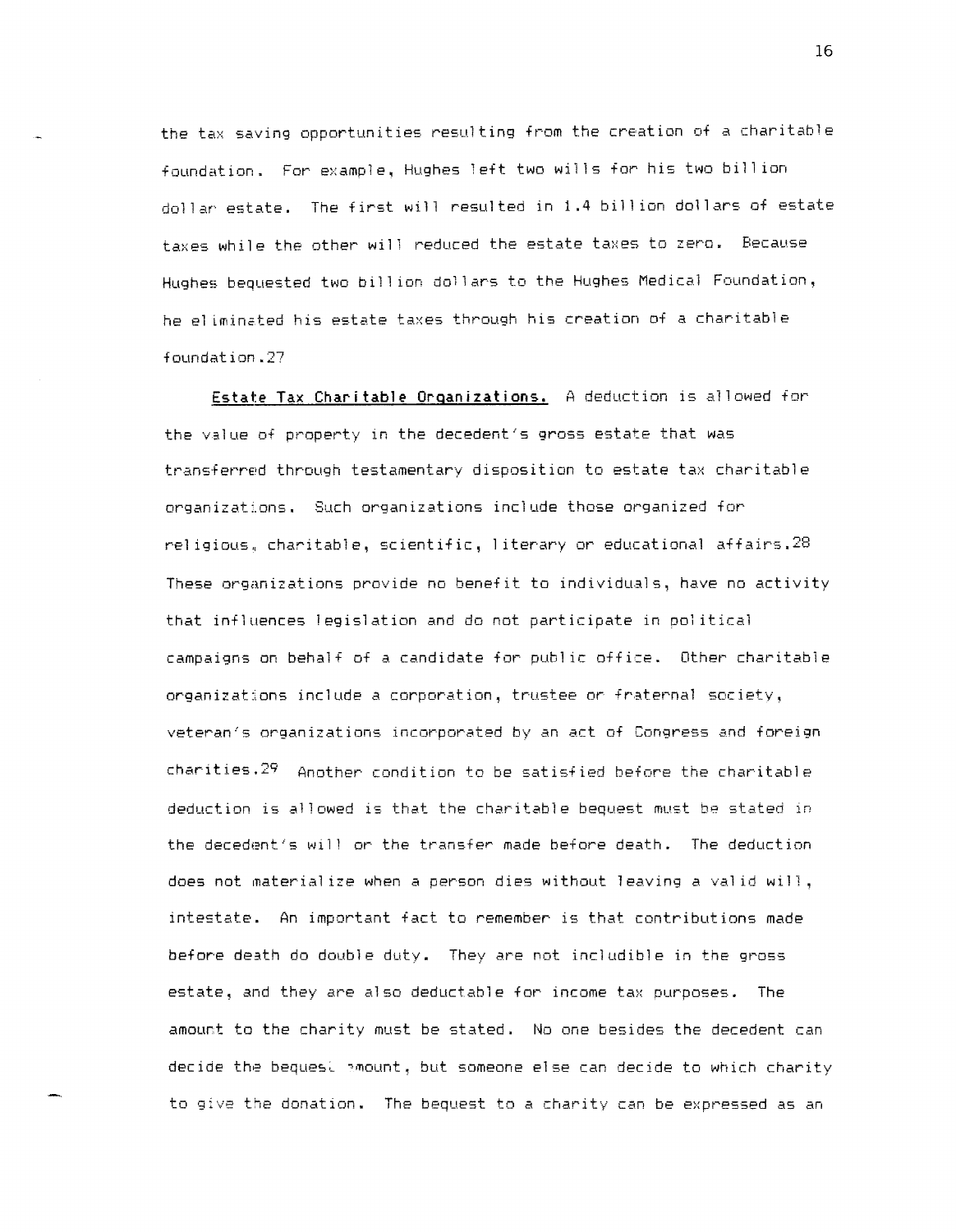alternative. For instance, the bequest is still effective if the noncharitable beneficiary disclaims before the due date for fi1 in9 the estate tax return.

**Charitable Remainder Trusts.** Charitable remainder trusts allow a donor to maintain current income and/or control and also let a spouse and/or children enjoy property after his death. In addition, such trusts permit estate tax deductions. When a gift of a remainder is given to a charity, it constitutes a transfer of property subject to the retention of a I ife estate. Although it is a present gift, it is'of future interest. The life estate plus the remainder equals 100% of the property. $30$  The deduction is equal to the value of the property less the present value of interest retained based on mortality tables.  $3^1$ Upon the donor's death, the full value of the property is included in the gross estate because of the retained 1 ife estate, but the full value is then subtracted out as a charitable deduction. Forms of retained interest Include 1 ife estates for a term of years, 1 ife estates for the 1 ife of the donor, 1 ife estates for the joint I ives of donor and spouse and also one or mare I ife estates for the I ife or I ives of any other perscn.

El igible remainder trusts include pooled income funds, charitable remainder annuity trusts and charitable remainder unitrusts. In pooled income funds properties are pooled or commingled. Many donors irrevocably transfer interests while individuals are only entitled to the income actually earned by the fund. Under pooled income funds no tax exempt bonds are allowed and no grantor or beneficiaary can be the trustee. The funds are managed by the charity. Charitable remainder annuity trusts allow a specified sum or percentage to be paid annual Iv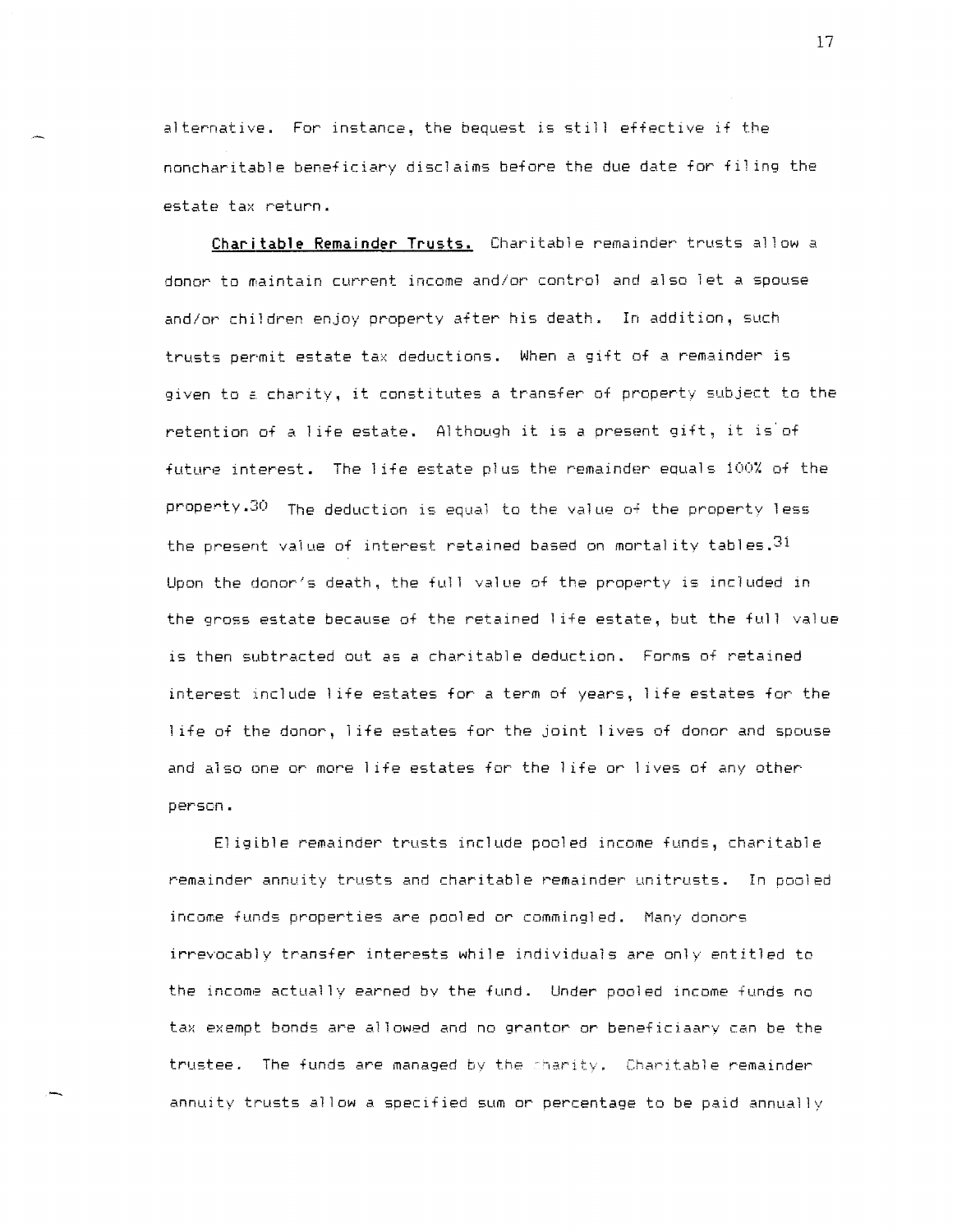to one or more named individuals as income beneficiaries. When the payments terminate, usually less than twenty years, the remainder goes to a charitable organization. The remainder is equal to lOX of the discount rate.32 The last eligible remainder trusts are charitable remainder unitrusts. Rather than transfer a lump sum of monev to a charitable trust, the donor makes a partially tax deductible contribution to a charitable remainder trust. Unitrusts are similar to annuity trusts, but they receive a fixed percentage rather than a set amount. The percentage will not be less than 5% of the net fair market value of the assets.33 The amount will fluctuate from year to year due to the percentage factor. The remainder is valued using the payout rate as the discount rate.

**Factors affecting Charitable Contributions.** Stringent new tax laws, IRS audit crackdowns and adverse tax court decisions have lead to a decrease in the number of contributions. According to the latest AAFRC Trust for Philanthropy Council statistics, the 11% annual rate over the past five years dropped to just 6% in 1987.34 Charitable impulses have been dampened by the fact that if the property aporeciates in value, the taxpayer has a potential gain even though he does not profit from using the property. Taxpayers should keep in mind that it is not advisable for anyone running the risk of the alternative minimum tax (AMT) to give away appreciated property. Even if the donor avoids the AMT, he can still get hit with extra taxes under an "enforcement campaign" begun last year which was aimed at nonprofits and their donors who claim full deductions even though they received some type of service in return for their gift to nonprofits. 35 More tightening, more investigations, more tax forms to fill out and more records to keep have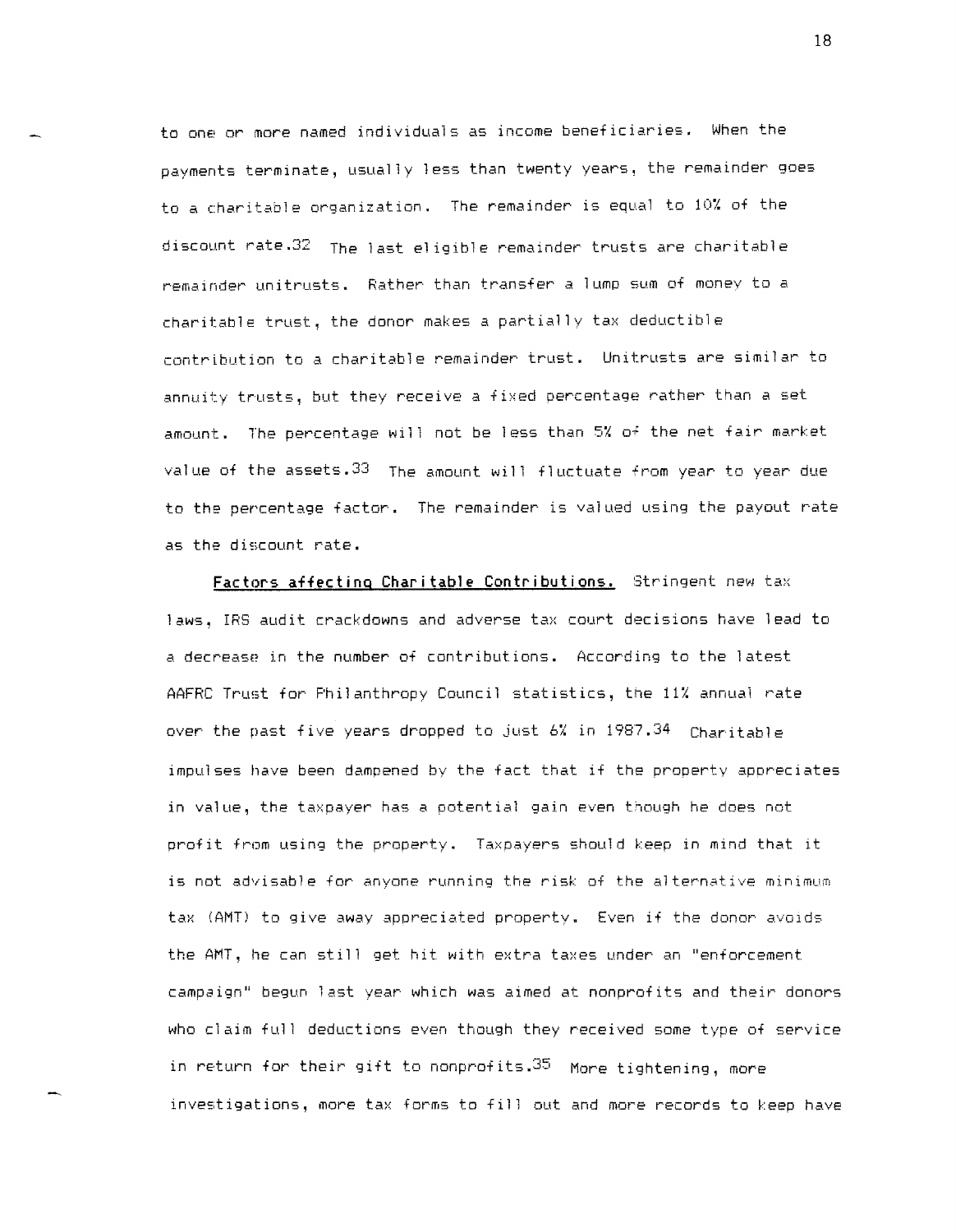had discouraging effects on charitable contributions. Tax court judges have also had an effect on contributions since they will accept either the IRS's claim or the donor's claim. There is no middle ground. Thev either chcose one or the other. Because of constantly changing economic views and tax laws, individuals now need to plan ahead more carefully.

# **The Emp 1** *oree* **Stocl< Ownersh i p PI an**

In aedition to the three main gross estate reduction tools of 1 ifetime giving, the marital deduction and charitable giving, the use of an employee stock ownership plan (ESOP) also provides an opportunity for an estate tax deduction. Employer securities which are owned at death can be sold by an estate to an ESOP or eligible worker owned cooperative. Such securities consist of closely held common stock and certain preferred stock which is converitble into common stock. When the employer securities are sold to the ESOP, the estate is allowed a deduction of 50% of the sales proceeds that are received.36  $T_0$  be el igible for the deduction, the sale must be of securities that are publ icallv traded and must take place after October 22, 1986 and before 1992. The deduction is 1 imited to 50% of the taxable estate. Another limitation is that estate taxes can not be reduced by more than \$750,000.37

#### **Other Estate Tax Deductions**

Other estate tax deductions include expenses, indebtedness and taxes. Although these deductions may not result in a substantial reduction of the gross estate as do programs of lifetime giving, the marital deduction and charitable contributions, they do help chip away at the gross estate. Any 1 ittle deduction helps reduce the tax 1 iabil ity. Such reductions include funeral expenses and expenses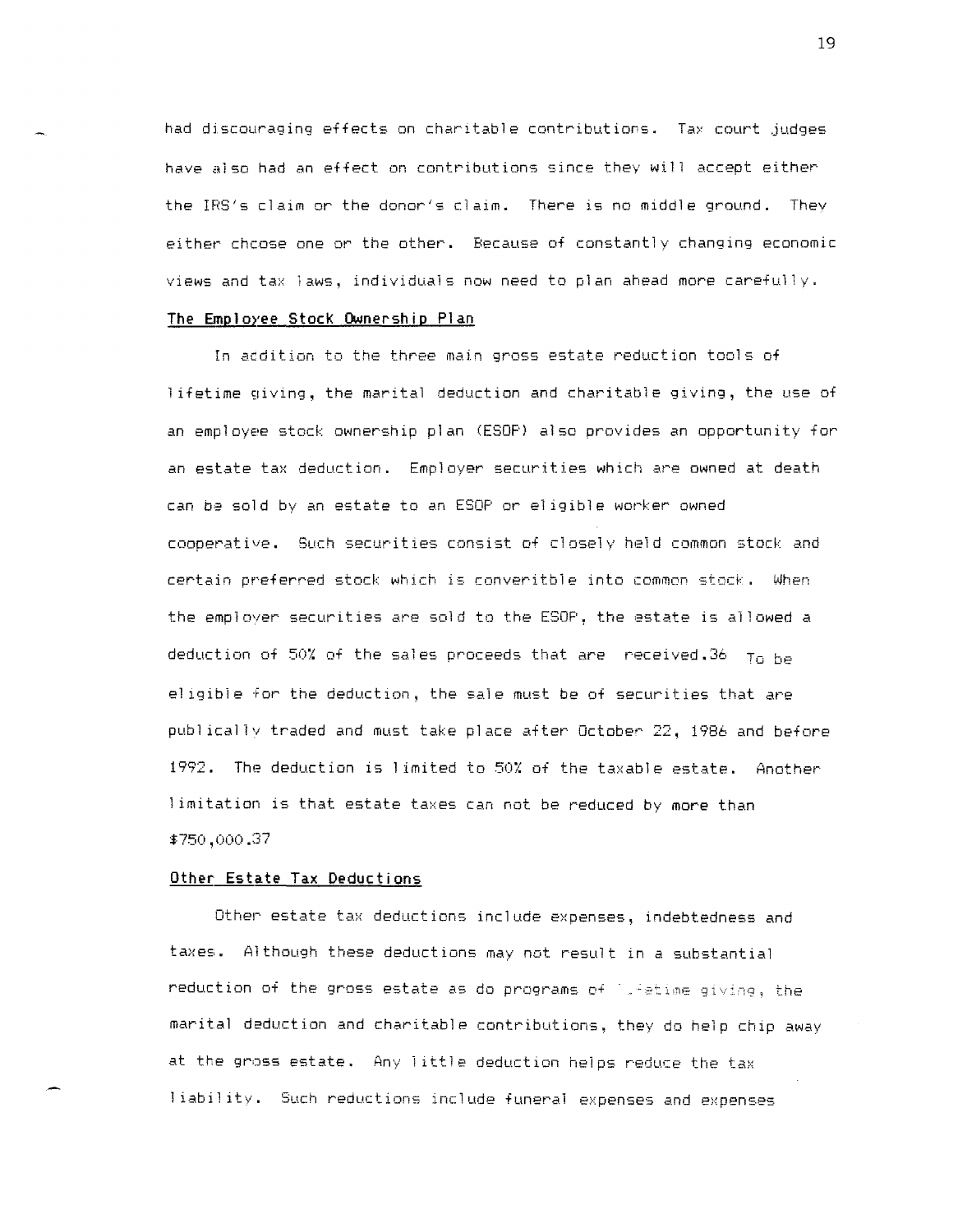incurred in administering the property. Funeral expenses consist of interment costs for the gravestone and burial plot and also the costs associated with the funeral and the care of the gravesite. Court costs, the commissions of the executor, the attorney's fees of the estate and the accounting fees are expenses incurred in the administration of the estate. To be deductible, the exoenses must be allowable by law and also actually and necessarily incurred. Unpaid mortgages and certain claims against the estate for enforceable personal obI igations of the decedent at the time of death are some additional deductions. The claims against the estate include property taxes, unpaid income taxes and unpaid gift taxes. In addition, casualty or theft losses which occur during the period of settlement of the estate can also be used as a means of reducing the estate tax 1 iabil ity, while the fair market value of the property on the date of death plus any insurance recovery is included in the gross estate. The IRS even agrees that bad debts can be deductible. For instance, if an individual lends money to a family member or a friend and the debt goes sour, the amount of the debt is deductible. To qualify for the deduction, the loan can not be based on a handshake deal. A witness's signature may be needed, a real istic interest rate needs to be charged. the borrower's signature is needed and the amount borrowed and the repayment schedule should also be spelled out in the note.

#### **The Unified Tax Credit**

After the deductions have been applied, the remaining tax liability can be reduced by the unified tax credit. Because the credit is allowed against both estate and gift taxes, taxpayers must be aware that the portion used to offset gift taxes is no longer available to offset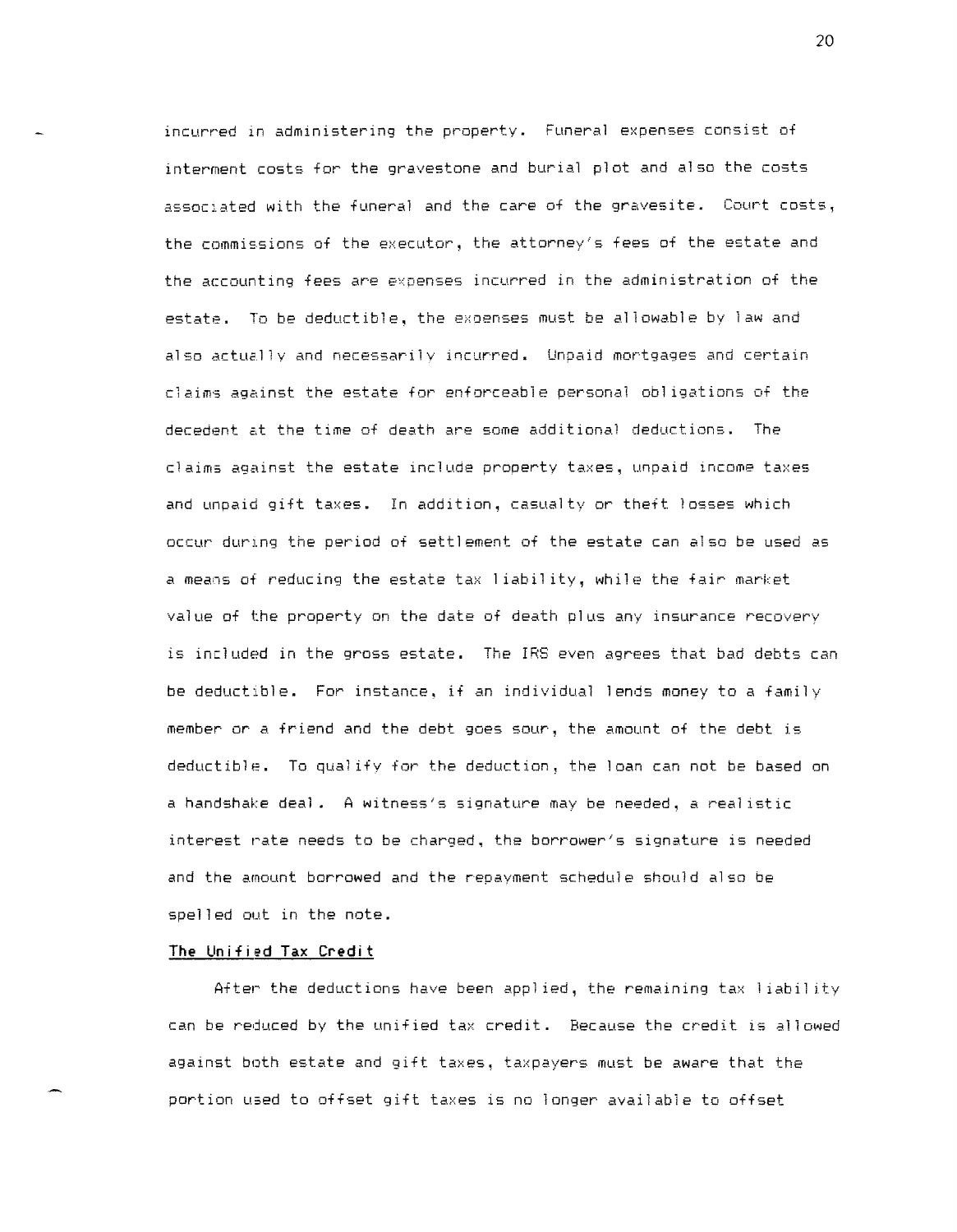estate taxes. Once the credit is used, it is gone. The unified tax credit has been phased in for estates of decedents dying after 1981. Estates after 1986 have a unified credit equal to \$192,800 with an exemption equivalent of \$600,000.38 For example an estate with a value of \$600,000 will have no estate tax since the unified credit will eliminate the liability.

#### Conclusion

Programs of lifetime giving, the marital deduction, charitable contributions, other estate tax deductions and the unified tax credit are efficient tools of estate planning. These tools provide many advantages such as the saving of time, money and hassle. Everyone should be aware that the government will take 55% to 60% of a decedent's estate in taxes if an estate plan is not implemented; therefore, they should become involved in estate planning as soon as feasible.  $39$  By reducing the taxable estate through the use of estate planning tools, there is less tax liability upon an individual's death. Estate planning works to benefit family members and loved ones as well as the decedent himself. The utilization of estate planning tools enables an individual to retain some control upon his death. Family members and loved ones receive the benefits rather than the government. Such preplanning also results in fewer complications for the grieving. For estate planning to be effective, it must remain flexible and be tailored to the individual circumstances of the parties involved, but knowledge is still the overall key to estate planning.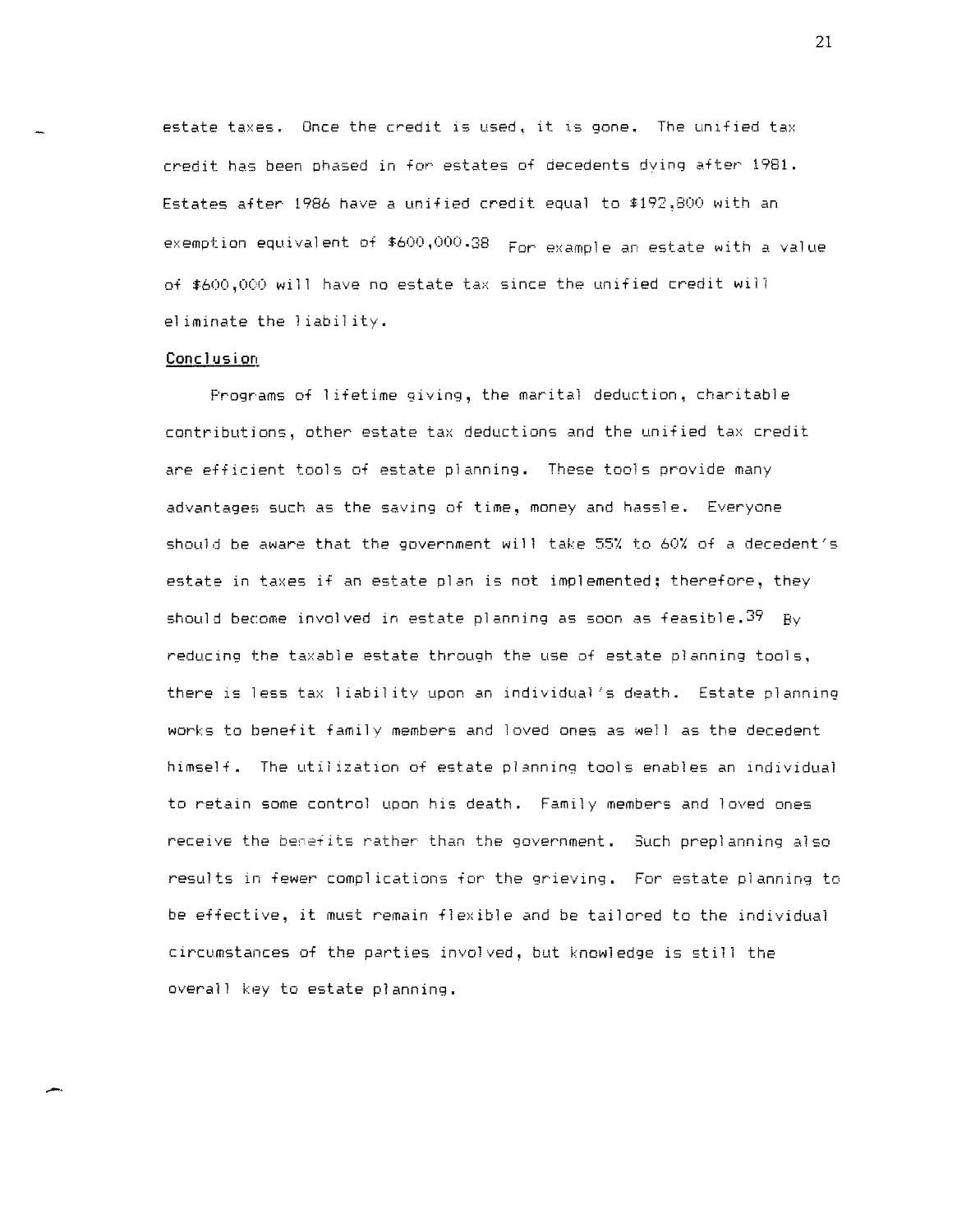## **Endnotes**

1West's Federal Taxation: Comprehensive Volume. 1989 edition. St. Paul, MN: West Publishing Company. 1988. Chapter 20. p. 18.

2Ibid. Chapter 20. p. 24.

3CCH Federal Taxation: Advanced Topics. 1990 edition. Chicago, IL: Commerce Clearing House. 1989. p. 600.

4Ruby, William L. and Tidwell, Victor H. Introduction to Federal Taxation. 1989 edition. Englewood Cliffs, NJ: Prentice Hall. 1988.<br>Chapter 15. p. 13.

 $5$ Ibid.

6CCH Federal Taxation: Advanced Topics. p. 601.

7West's Federal Taxation: Comprehensive Volume. Chapter 20.  $D. 13.$ 

BBlackman, Inving L. and Block, Julian. "Ways to reduce estate taxes". Inc. Volume 11. January, 1989. p. 125.

 $9$ CCH Federal Taxation: Advanced Topics. p. 607.

10Ibid. p. 603.

<sup>11</sup>Ibid. p. 608.

 $^{12}$ Blackman, Inving L. and Block, Julian. p. 125.

13CCH Federal Taxation: Advanced Topics. p. 613.

 $14$ Ibid.

 $15$ Ibid. p. 617.

161bid. p. 616.

17West's Federal Taxation: Comprehensive Volume. Chapter 20. p. 31.

18CCH Federal Taxation: Advanced Topics. p. 577.

19West's Federal Taxation: Comprehensive Volume. Chapter 20. p. 43.

 $^{20}$ Ibid. Chapter 20. p. 33.

21Ruby, William L. and Tidwell, Victor H. Chapter 15. p. 16.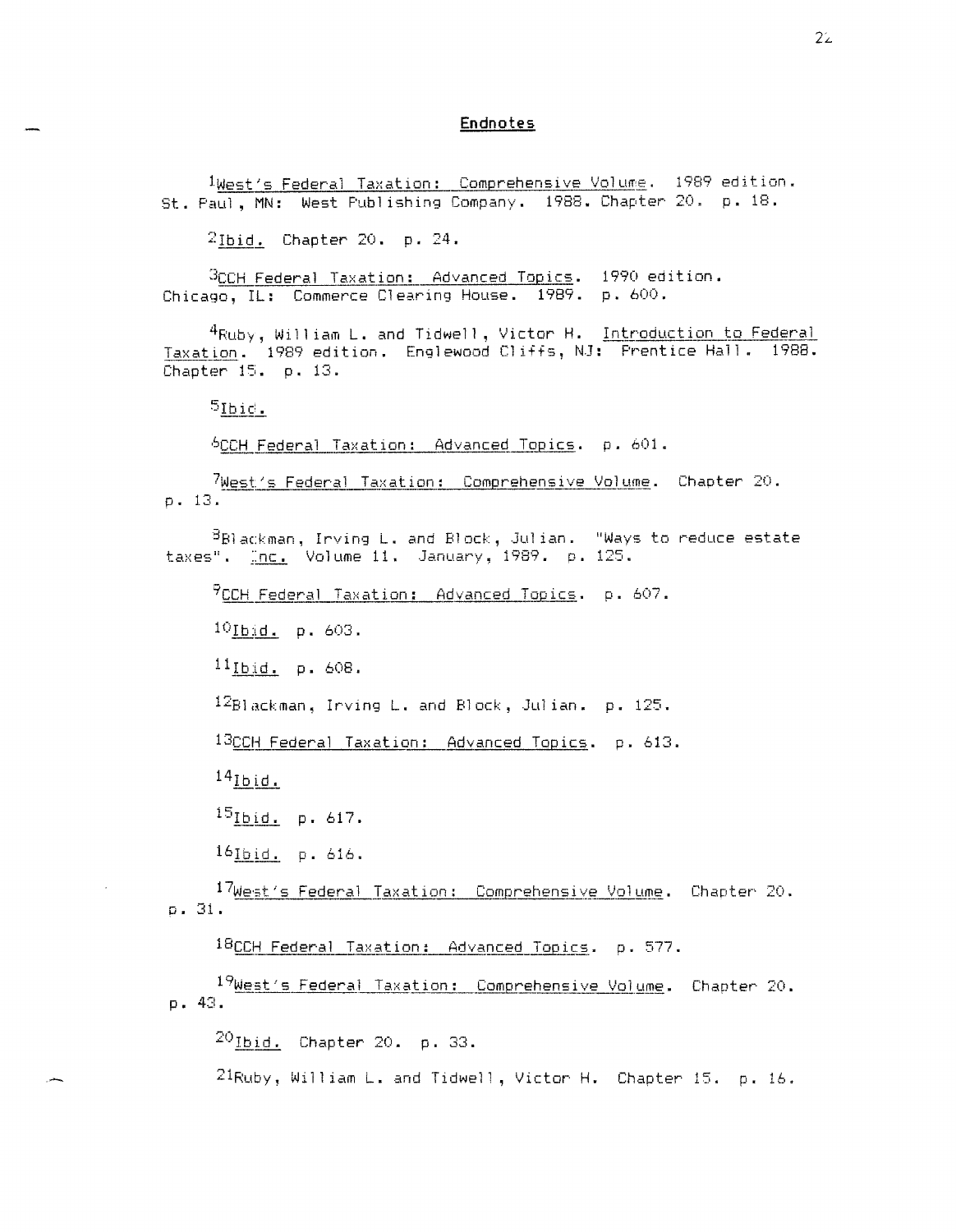<sup>22</sup>CCH Federal Taxation: Advanced Topics. p. 588.

231812. p. 580.

 $^{24}$ Ibid. p. 579.

25Arndt, Sheril. "Charitable giving cuts estate taxes". National Underwriter Life & Health - Financial Services Edition. March 13, 1989. p. 4.

 $^{26}$ Ibid.

 $27$ Ibid.

28Tax Economics of Charitable Giving. Tenth edition. Authur Andersen & Company. 1987. p. 10.

 $29$ Ibid.

30CCH Federal Taxation: Advanced Topics. p. 581.

 $31$  Ibid.

32Ibid. p. 582.

33Woods, David. "Charitable market has great potential". National Underwriter Life & Health - Financial Service Edition. June 27, 1989.  $D - 6 - 7$ .

34Andresky, Jill. "Scrooged; Congress and the IRS seem bent on taxing the tradition of charitable giving out of existenc". Financial World. Volume 158. April 4, 1989. p. 114.

 $35$ Ibid.

36West's Federal Taxation: Comprehensive Volume. Chapter 20. p. 34.

 $37$  Ibid.

38CCH Federal Taxation: Advanced Topics. p. 554.

 $39$ Arndt, Sheril. p. 4.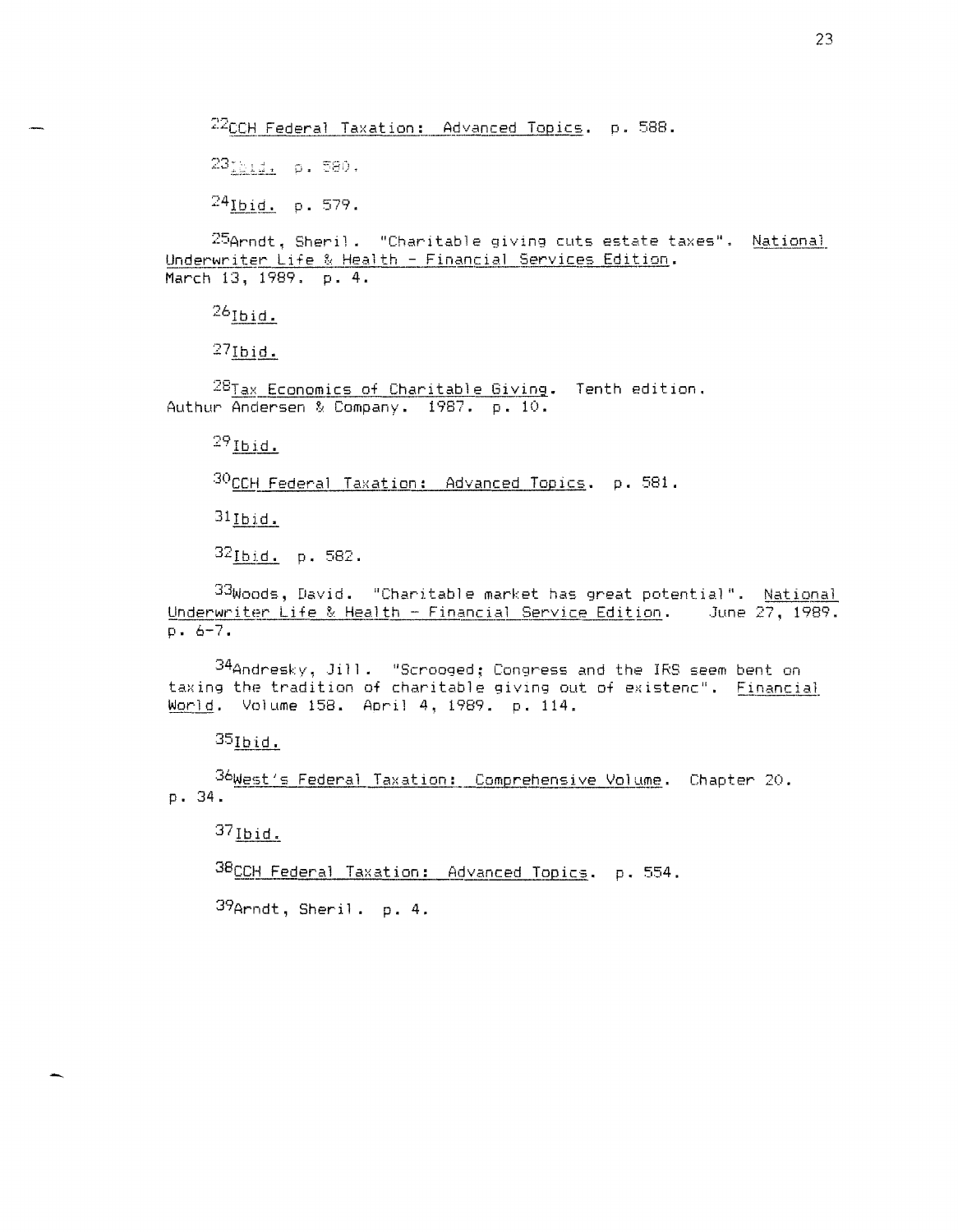# Bibliography

- Andresky, Jill. "Scrooged; Congress and the IRS seem bent on taxing the tradition of charitable giving out of existence". Financial World. Volume 158. April 4, 1989.
- Arndt, Sheril. "Charitable giving cuts estate taxes". National Underwriter Life & Health - Financial Service Edition. March 13, 1989.
- Billings, Anthony and Englebrecht, Ted. "Impact of TRA 86 on trusts, estates and gifts". The CPA Journal. February, 1987.
- Blackman, Inving L. and Block, Julian. "Ways to reduce estate taxes". Inc. Volume 11. January, 1989.
- Briloff, Leonore A. and Wasser, Max. "Estate Planning". The CPA Journal. September 1989.
- Burge, Marianne; Dionne, Marylouise; Herbert, Paul and Williams, Robert. "Qualified terminable interest property trusts". Journal of Accountancy. Volume 167. May, 1989.
- Burn's Indiana Statutes Annotated. Indianapolis, IN: Bobbs-Merrill Company, Inc. 1973. Titles 6 & 7.
- CCH Federal Taxation: Advanced Topics. 1990 edition. Chicago, IL: Commerce Clearing House. 1989.
- Caron, Paul L. "Revaluation of prior gifts for estate tax purposes after expiration of statute of limitations for year of gift". Taxes - The Tax Magazine. May, 1989.
- Gest, Ted. "Ripping off estates an epidemic of abuse". U.S. News & World Report. February 25, 1985.
- "It's not what you do, it's the way that you do it". The Practical Accountant. May, 1989.
- Ruby, William L. and Tidwell, Victor H. Introduction to Federal Taxation. 1989 edition. Englewood Cliffs, NJ: Prentice Hall. 1988.
- Segal, Troy. "Good donation, great deductions". Business Week. July 24, 1989.
- Solovy, Alden. "Planned gifts combine donations, tax strategy". Hospitals. Volume 63. April 5, 1989.
- Tax Economics of Charitable Giving. Tenth edition. Arthur Andersen & Company. 1987.